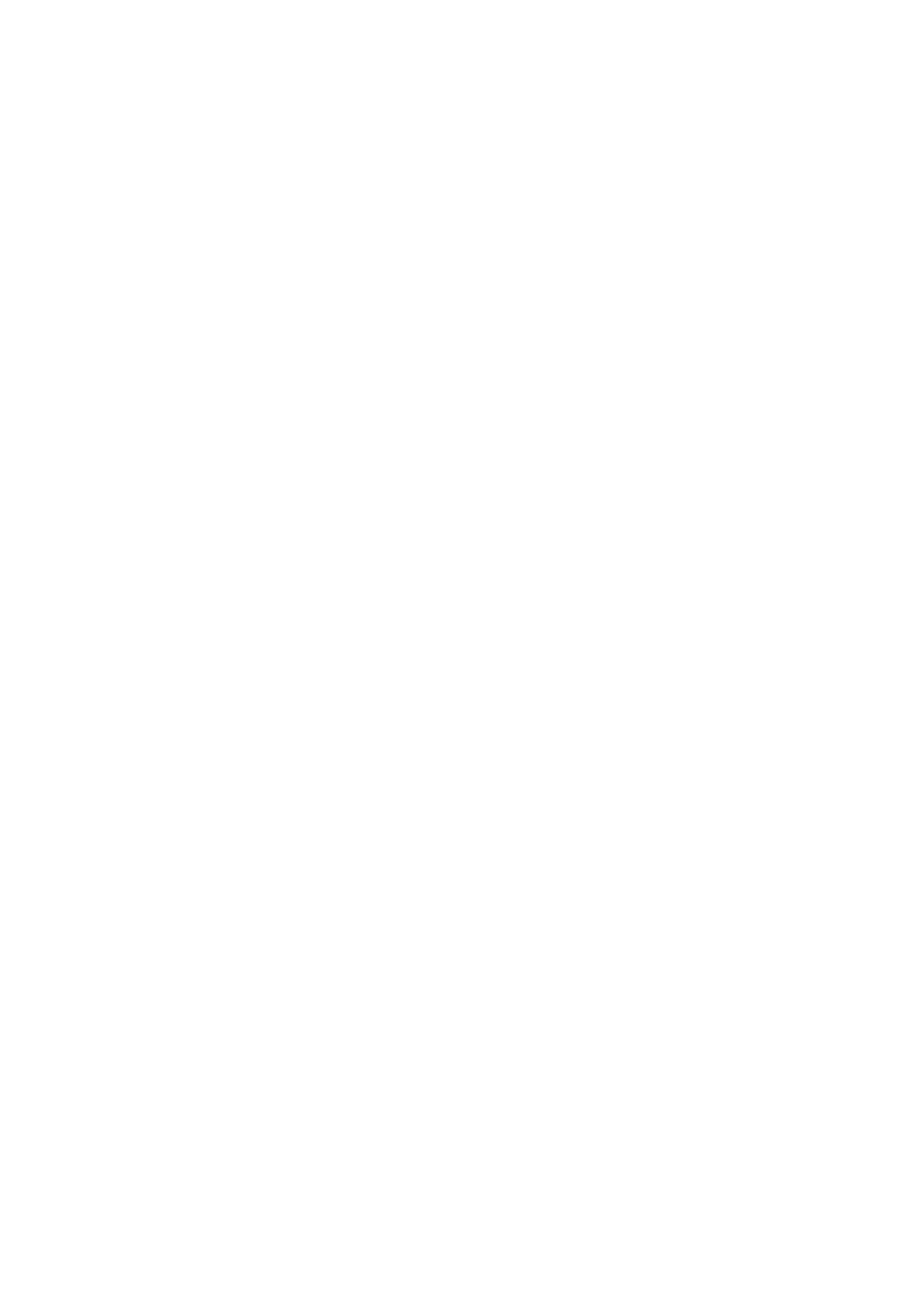# **EUROPEAN UNIVERSITY INSTITUTE, FLORENCE ROBERT SCHUMAN CENTRE FOR ADVANCED STUDIES FLORENCE SCHOOL OF REGULATION**

*Energy Efficiency Actions Related to the Rollout of Smart Meters for Small Consumers* 

**LUIS OLMOS, SOPHIA RUESTER, SIOK JEN LIONG, JEAN-MICHEL GLACHANT**

APRIL, 30, 2010 **Policy Papers, RSCAS** 2010/02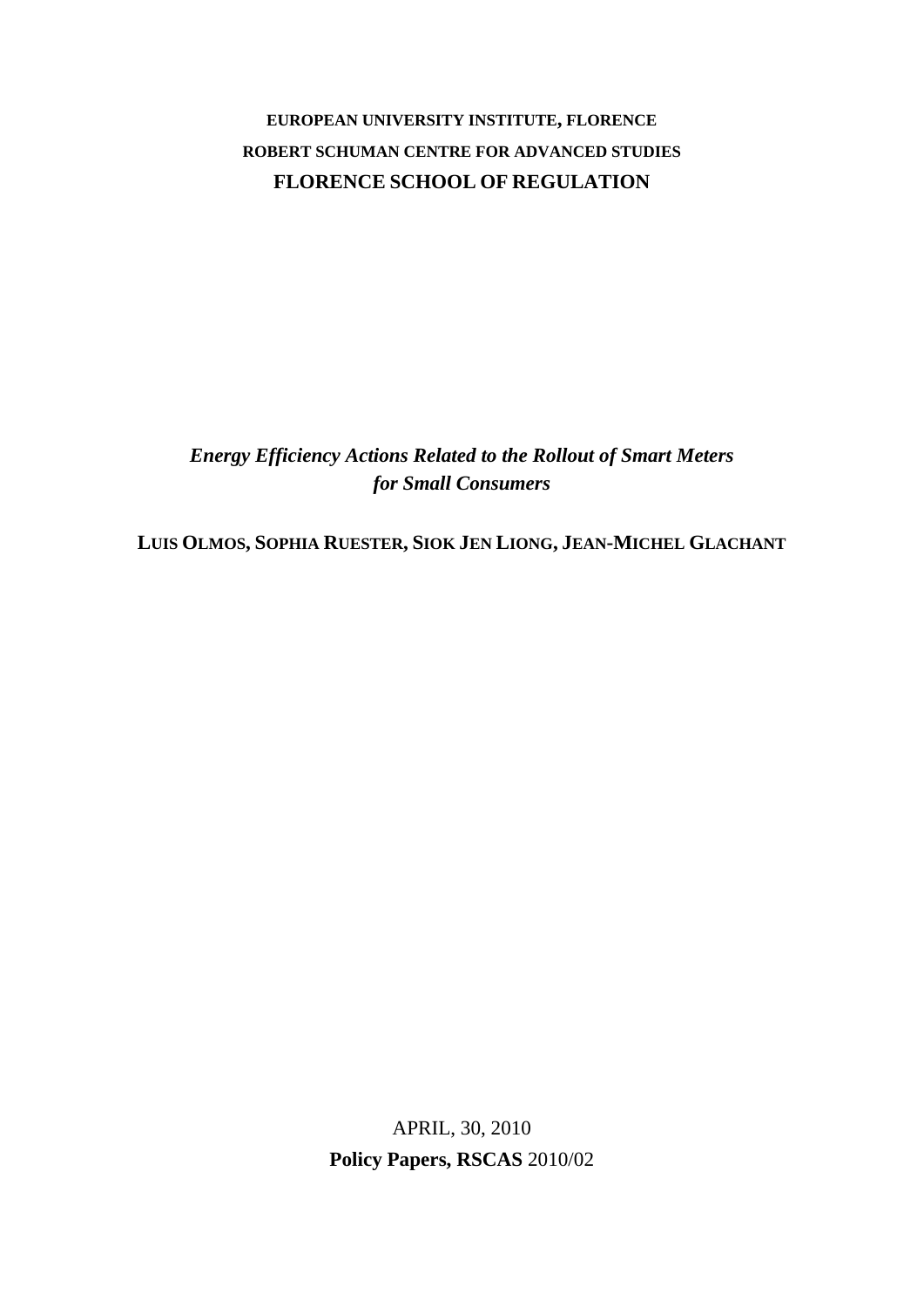This text may be downloaded only for personal research purposes. Additional reproduction for other purposes, whether in hard copies or electronically, requires the consent of the author(s), editor(s). If cited or quoted, reference should be made to the full name of the author(s), editor(s), the title, the working paper, or other series, the year and the publisher.

The author(s)/editor(s) should inform the Robert Schuman Centre for Advanced Studies at the EUI if the paper will be published elsewhere and also take responsibility for any consequential obligation(s).

ISSN 1830-1541

© 2010 Luis Olmos, Sophia Ruester, Siok Jen Liong, Jean-Michel Glachant

Printed in Italy, August 2010 European University Institute Badia Fiesolana I – 50014 San Domenico di Fiesole (FI) Italy [www.eui.eu/RSCAS/Publications/](http://www.eui.eu/RSCAS/Publications/)  [www.eui.eu](http://www.eui.eu)  cadmus.eui.eu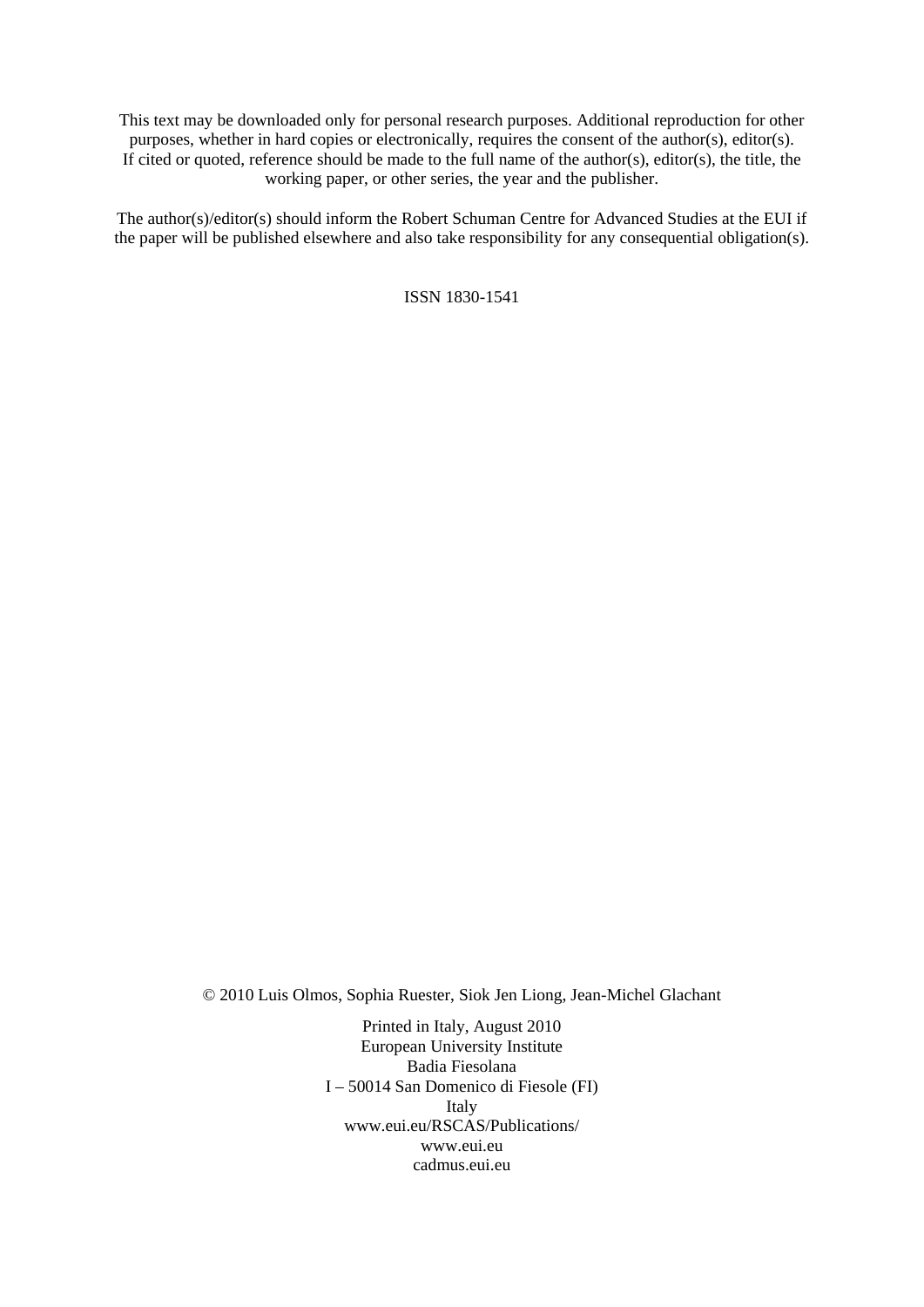#### **The Policy Paper Series**

The Policy Paper Series of the Robert Schuman Centre for Advanced Studies complements its Working Papers Series. This series aims to disseminate the views of a person or a group on a particular policy matter, specifically in the field of European integration.

The European University Institute and the Robert Schuman Centre for Advanced Studies are not responsible for the proposals and opinions expressed by the author(s).

The aim of the Robert Schuman Centre for Advanced Studies is to contribute to the public debate by offering views and opinions on matters of general interest.

#### *Florence School of Regulation*

The Florence School of Regulation (FSR) is a partnership between the Robert Schuman Centre for Advanced Studies (RSCAS) at the European University Institute (EUI), the Council of the European Energy Regulators (CEER) and the Independent Regulators Group (IRG). Moreover, as part of the EUI, the FSR works closely with the European Commission.

The objectives of the FSR are to promote informed discussions on key policy issues, through workshops and seminars, to provide state-of-the-art training for practitioners (from European Commission, National Regulators and private companies), to produce analytical and empirical researches about regulated sectors, to network, and to exchange documents and ideas.

At present, its scope is focused on the regulation of Energy (electricity and gas markets), of Communications & Media, and of Transport.

This series of working papers aims at disseminating the work of scholars and practitioners on current regulatory issues.

*For further information*  Florence School of Regulation Robert Schuman Centre for Advanced Studies European University Institute Via Boccaccio, 151 I-50133 Firenze Tel.: +39 055 4685 751 Fax: +39055 4685755 E-mail: [fsr@eui.eu](mailto:fsr@eui.eu)  <http://www.eui.eu/RSCAS/ProfessionalDevelopment/FSR/>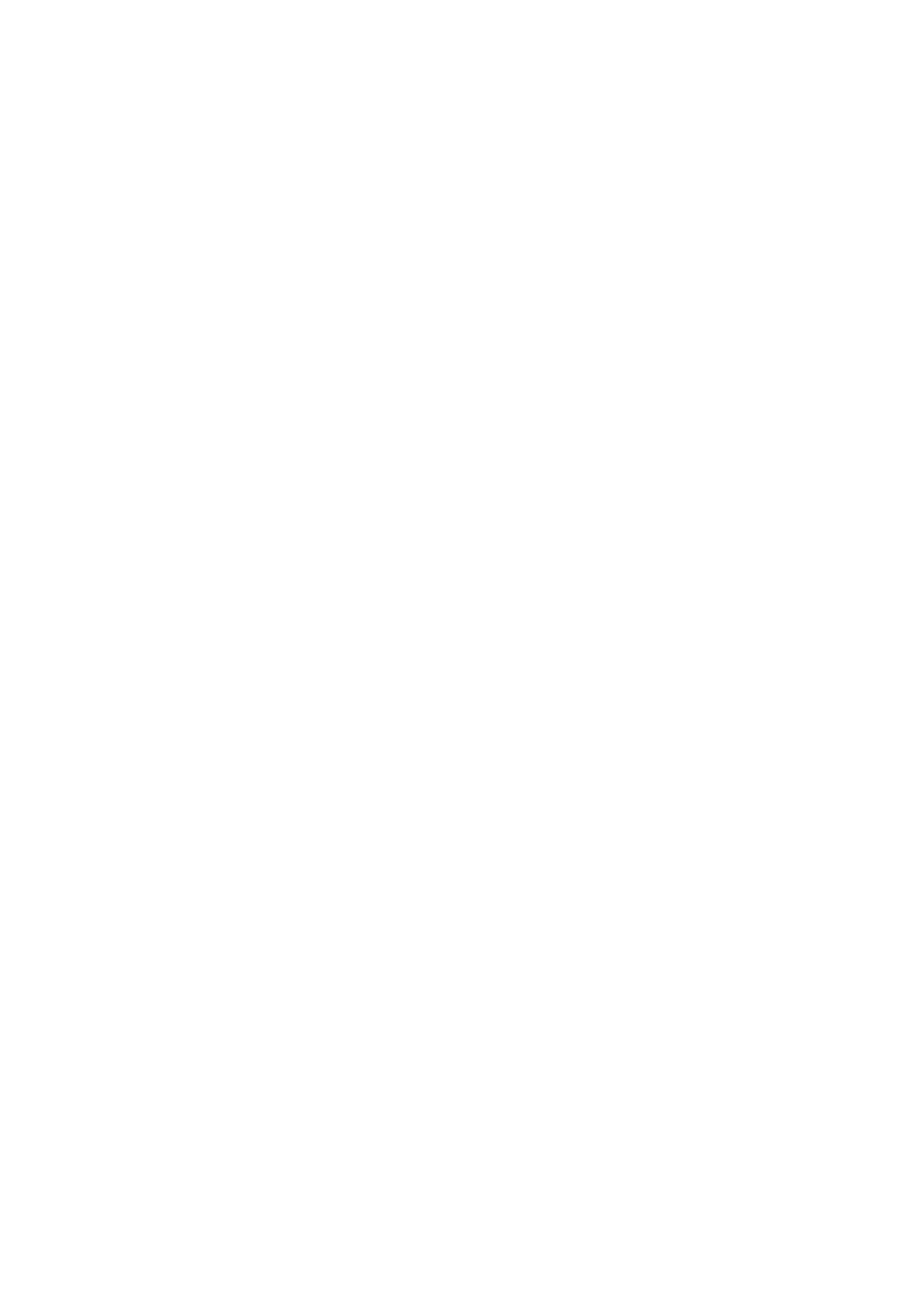#### **Abstract**

The installation of electricity Smart Meters (SM) brings about new opportunities for enhancing the interaction between consumers, generators and energy service providers. SM are needed to exert certain sets of actions upon consumers aimed at producing changes in the functioning of the system that can potentially greatly benefit consumers and other parties. Actions to be applied on consumers may be aimed at encouraging them to adapt their behavior to the conditions existing in the system or may directly control their load.

The final benefits resulting from the application of SM related actions depend on the nature of the actions, but also on the characteristics of the system and the specific consumer group where these actions are applied. We first lay out the analytical framework to be used to assess the application of different sets of actions in a generic system. Afterwards, we use this framework to determine the SM related actions that should be first implemented in the Austrian system according to the benefits and costs of their application to this specific system. Based on our analysis, the provision to Austrian consumers of advanced indirect feedback on their electric load, together with the application of critical peak prices and simple time-of-use tariffs should already be considered in the short term.

# **Keywords**

Smart Meters, Demand Side Management, Electricity consumer benefits, Consumer segmentation.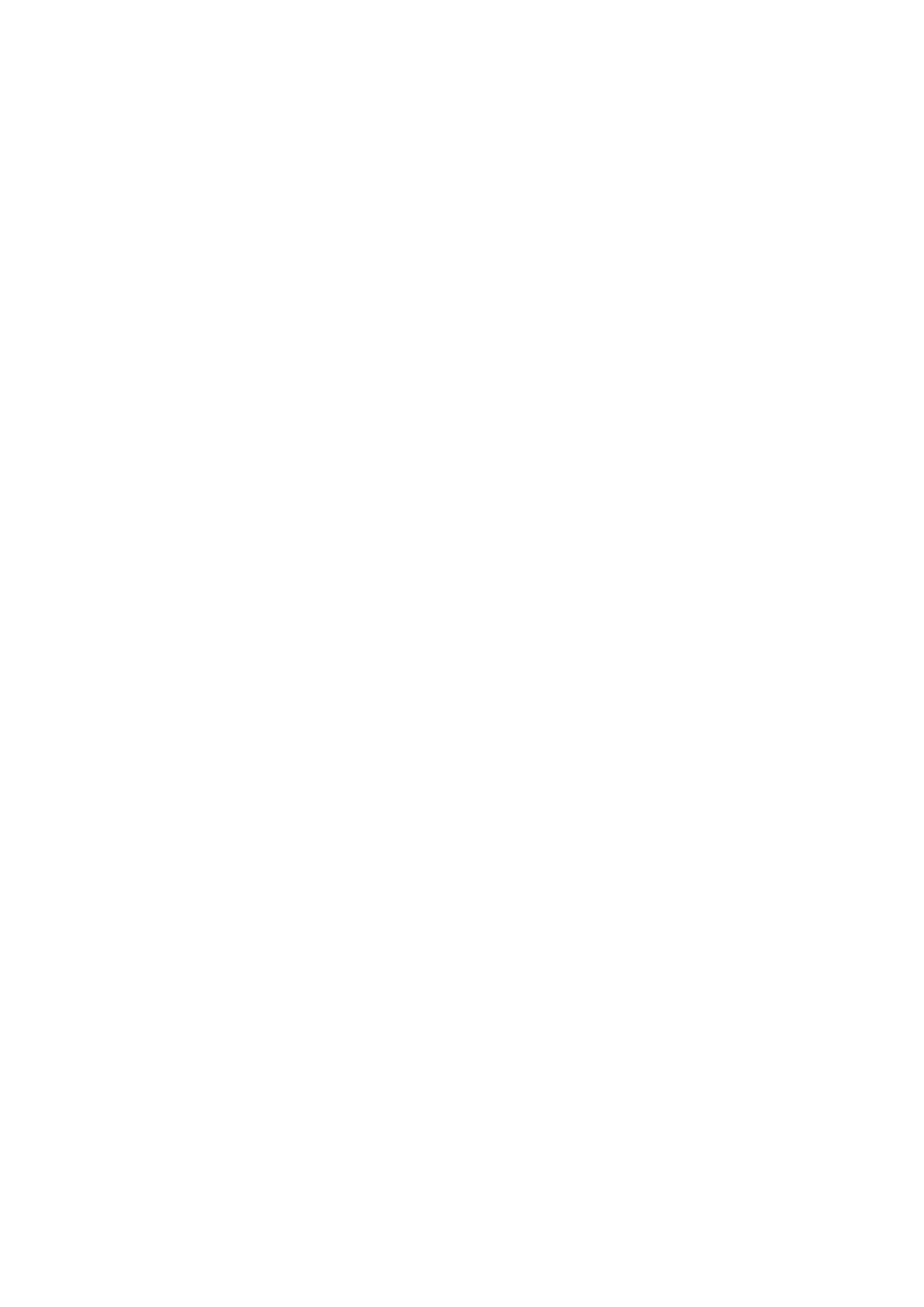#### **1. Introduction**

Directive 2006/32/EC on Energy End-Use Efficiency and Energy Services mandates the installation of smart meters according to a pre-defined agenda for various sectors including electricity and gas distribution. Thus, smart meters are expected to be installed in the coming years in most, if not all, European countries. However, the installation of smart meters should not be analyzed in an isolated way but together with the implementation of different sets of smart-meter enabled actions that are aimed to increase end consumer energy efficiency and that have an impact on the system as a whole.

We analyze different sets of actions that may be directly or indirectly applied upon electricity consumers given a successful rollout of smart meters. Sets of actions related to the use of gas have not been explicitly considered. The potential for increasing the efficiency in the use of gas is limited by the fact that the techno-economic functioning of the gas system is more flexible than that of the electric one due to the availability of gas storage capacity. Besides, the use of gas by domestic consumers tends to be far less flexible than that of electricity. In order to increase the efficiency in the use of gas, consumers should be provided with more informative consumption feedback and some relevant advice on efficient practices and equipment.

This report is structured as follows. Chapter 2 introduces the general analytical framework used for the analysis of different sets of smart meter related actions. Chapter 3 provides a quantitative assessment of the impact of different sets of actions on the behavior and electricity expenses of consumers in Austria. In Chapter 4 we discuss the implementation of those sets of actions which, according to the previous analysis, would produce the largest benefits for consumers. Finally, Chapter 5 concludes. The analysis presented here has been carried out in the context of a project commissioned by the Austrian energy regulator (E-Control). For a detailed discussion on the topic, please consult the full version of the project report (FSR, 2010).

#### **2. Analytical Framework**

When analyzing different sets of energy efficiency actions taken upon consumers, one may distinguish between the actions applied, the effects they cause on the functioning of the system and the measurable end consumer benefits resulting from these effects. Effects and benefits resulting from actions depend on the characteristics of consumers targeted by these actions as well as on the characteristics of the sector and the system where actions are applied (see Figure 1).

Some of the main sets of actions to be considered are the provision of feedback to consumers on their electricity consumption (FB), different time-varying pricing arrangements including real-time pricing (RTP), critical peak pricing (CPP), peak time rebates (PTR) and time-of-use tariffs (ToU tariffs), as well as the direct control of consumers' load by third parties (DLC).

Based on their nature, actions can be characterized from a consumer perspective according to the potential relative advantage consumers may gain from their application, the complexity of the process of implementing them (representing an extra cost that cannot be easily measured but is affecting the reaction of consumers) and the cost of the implementation process. Potential benefits for consumers from the application of FB and ToU tariffs are medium (advanced FB and ToU) to low (simple FB), while the cost and complexity of their implementation process is low (given a simple tariff structure). Benefits from CPP or PTR are expected to be medium as well. However, the complexity of the implementation of these sets of actions is low and their cost of implementation is medium to low. Finally, RTP and DLC may likely result in high individual and system benefits but the cost of implementation of both sets of actions tends to be also high. The complexity of their implementation process is medium (RTP) to medium to low (DLC).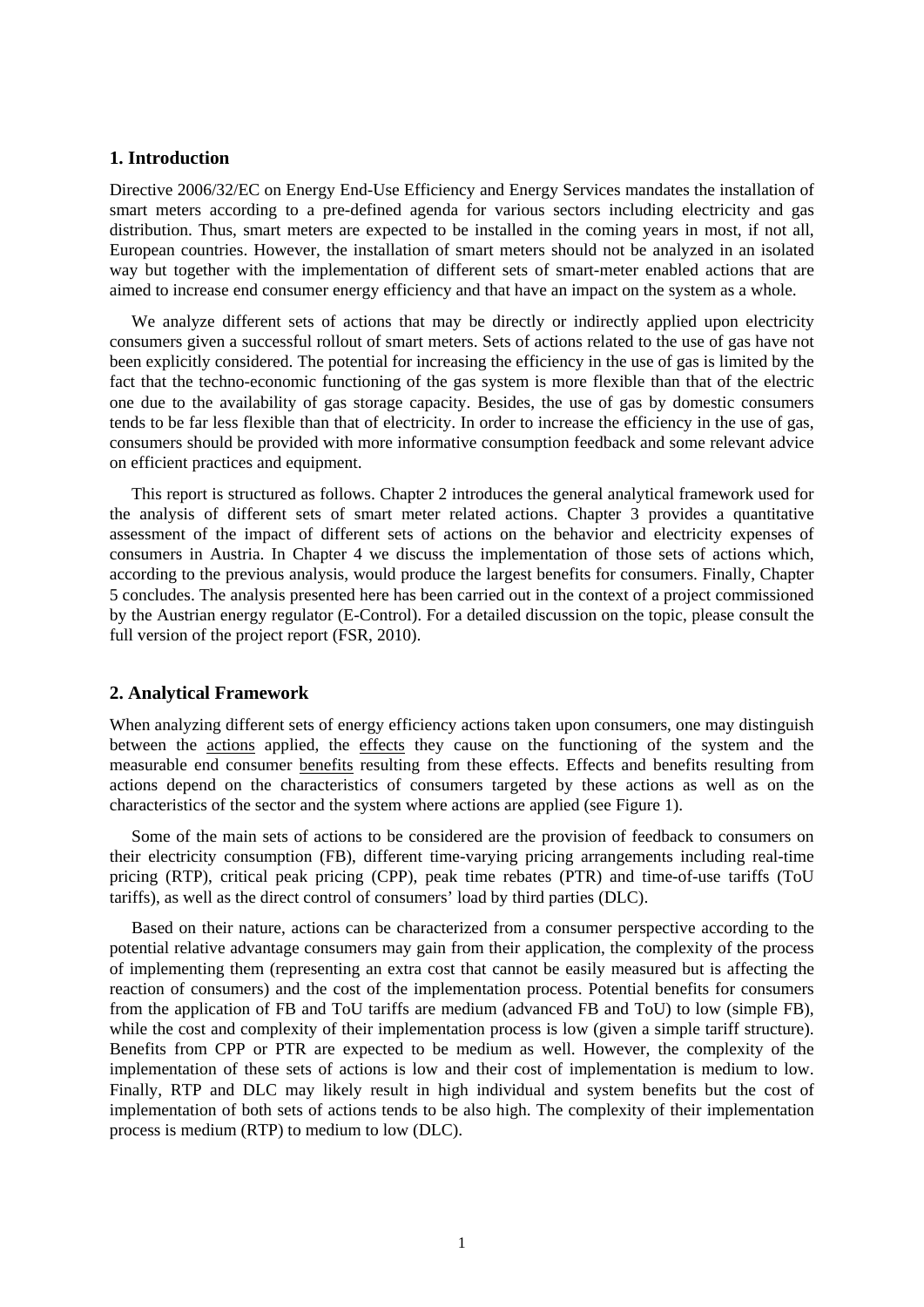#### **Figure 1: Analytical framework**



The characteristics of an action, those of the system where the action is to be implemented and the ones of consumers in this system jointly determine the actual benefits that consumers will get from the implementation of this action. Consumers can be characterized based on their attitude towards the application of these new actions. We distinguish between active consumers willing to embrace new efficient actions and passive consumers who resist their implementation. In addition, one can also classify consumers according to the uses they make of electricity, thus, distinguishing between those consumers whose electricity consumption is flexible and can therefore be actively managed and those consumers whose load is not flexible. Supply conditions in a system where smart meter related actions are to be implemented may be highly variable, resulting in volatile electricity prices that consumers can arbitrage, or quite stable, implying that consumers would not profit from shifting their load from peak to off-peak hours.

The actual benefits produced by actions together with their implementation costs should guide the final decision on which actions to apply. Based on the previous discussion and assessment of the considered sets of actions, we now provide conceptual recommendations on the sets of actions to be implemented depending on consumer, sector and system characteristics. Ambitious, cost expensive and probably complex actions should be exerted upon active consumers who may greatly benefit from the efficient management of their load. Less ambitious, cheaper and simpler sets of actions should be exerted upon consumers that are active but may probably not get significant benefits from the application of these actions as well as upon passive consumers that should greatly benefit from their application. Finally, no set of actions might be effective in changing the electricity consumption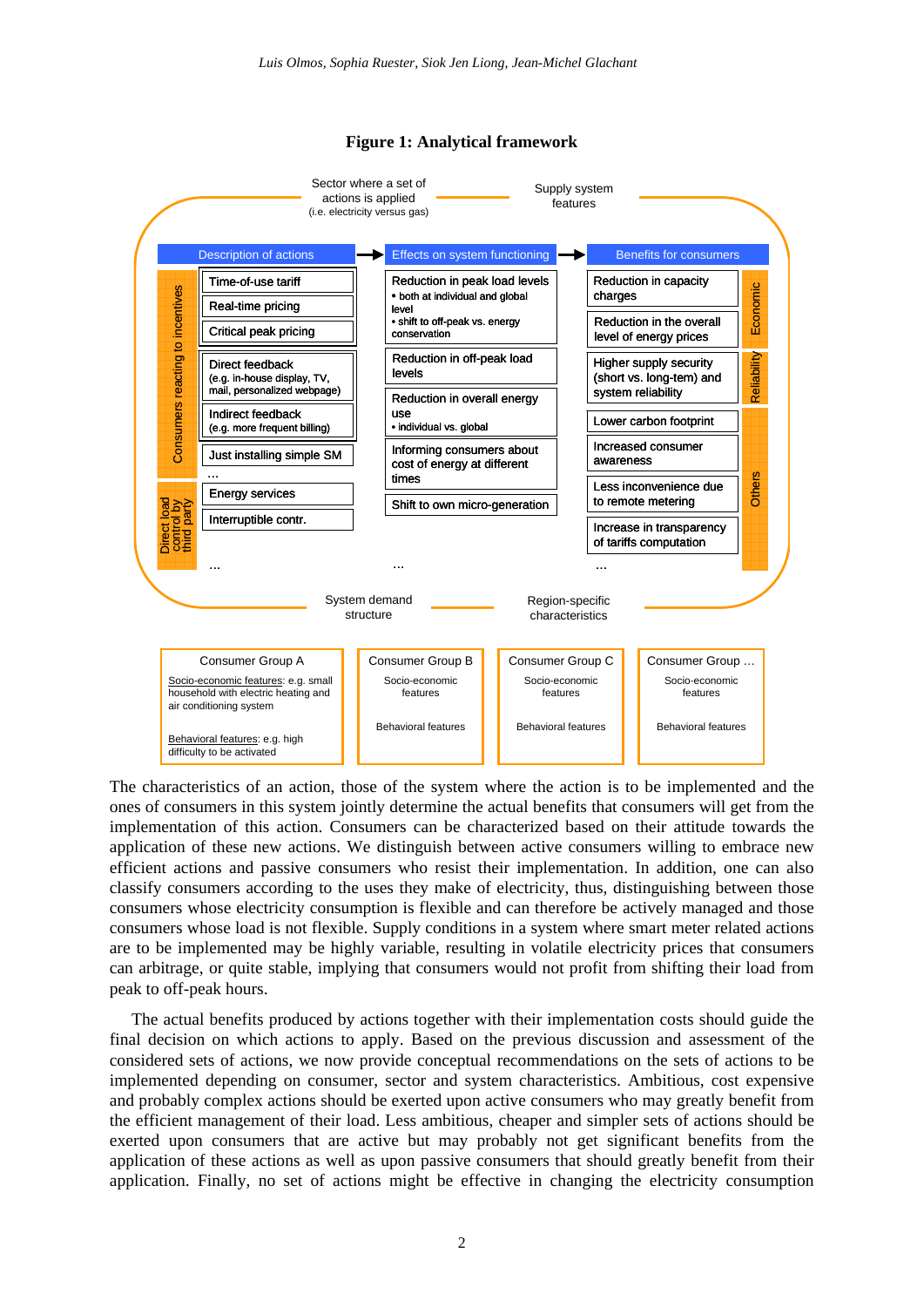behavior of passive consumers who would only obtain modest benefits from embracing them (see Table 1).

|                                 | High potential benefits from SM | Low potential benefits from SM |  |
|---------------------------------|---------------------------------|--------------------------------|--|
| Consumers easy to activate      |                                 |                                |  |
| Consumers difficult to activate |                                 |                                |  |

#### **Table 1: Guidelines for the implementation of smart meter related sets of actions**

#### **3. Quantitative Assessment of the Benefits of Smart Meter Related Sets of Actions**

Once the application of smart meter related sets of actions has been analyzed from a conceptual point of view, we now focus on the quantitative assessment of the impact on household consumers in the Austrian system of these sets of actions. We aim to assess the effect that each of these sets of actions is expected to have on both the household load and the electricity bill paid by consumers. We have characterized changes to consumption behavior caused by these actions according to the resulting reduction in households' peak load and the decrease in their overall electricity use. Given that finding quantitative estimates of the impact of smart meter related sets of actions on consumers in a third system similar to the Austrian one is extremely difficult, if not impossible, we have opted for computing the impact of the selected sets of actions by ourselves.

When computing the impact of different sets of actions on the consumers' electricity bill, we have assumed for simplicity reasons that changes to the consumer behavior triggered by these actions do not have any impact on the functioning of the rest of the system (i.e. electricity prices, investments in generation and network capacity, the reliability of the system, etc.). Therefore, we have only considered part of the benefits rendered by each set of actions and, thus, cannot draw definite conclusions on the overall relative merits of different sets of actions.

Sets of actions considered in the assessment include a *simple package of feedback* (more frequent and informative billing), an *advanced package of feedback* (simple package + comparative feedback + in-home display + personalized energy saving advice); *real-time pricing*; simple two-level *time-of-use tariffs*; *critical peak pricing*; *peak time rebates* and *direct load control*. For a detailed description of the characteristics of these sets of actions, see (FSR, 2010).

#### *3.1 Methodology*

We have computed the impact of different smart meter related sets of actions on electricity consumption patterns, as well as on the electricity bill, both for individual consumers of each of the types considered and for the whole set of domestic consumers in the Austrian system. Daily load profiles specific to each consumer type have been computed taking into account the characteristics of the corresponding consumers. In order to do so, we have produced synthetic load profiles for each of the main combinations of electric uses occurring in households in the Austrian system, which are in turn defined in terms of the use of air conditioning and electric heating systems. Thus, the load profile defined for each combination of electricity uses may be specific for a certain season of the year. These load profiles consider two load levels: peak and off-peak. The characteristics of the Austrian system that are relevant to the computation of the impact of each set of actions have been modeled through the use of stylized price profiles defined for two types of days: normal and critical, or emergency, days (i.e. those when the reserve margin in the system is especially tight).

Based on the information available in the existing literature and the characteristics of the Austrian system and its consumers, we have estimated the impact of the application of each set of actions on the peak load and daily electricity consumption levels of a consumer of each type in each season (this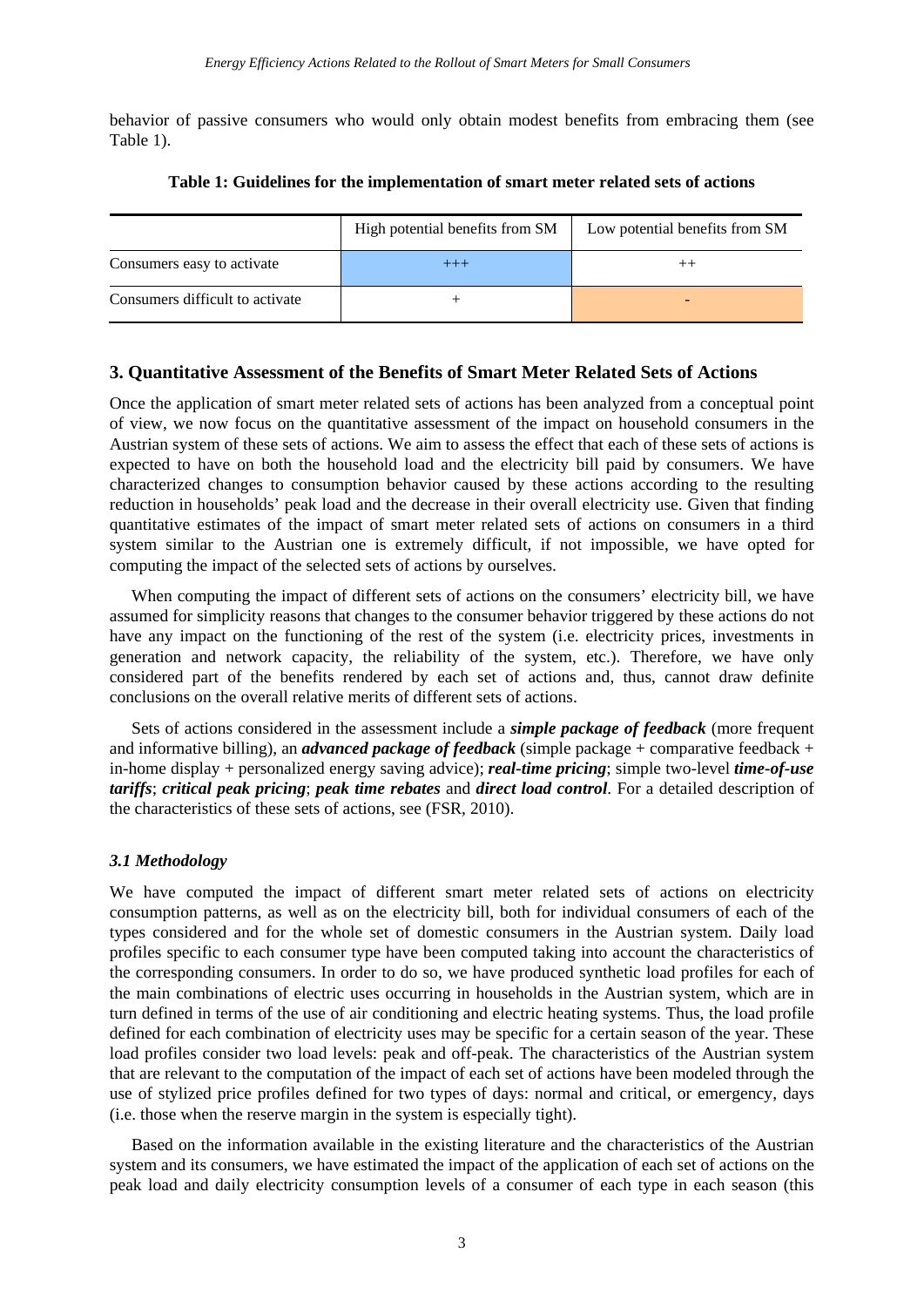corresponding to a particular combination of electricity uses) and for each of the type of days considered. As an illustrative example, Table 2 provides the values we have estimated for these parameters under real-time pricing.

|                                     | <b>Reduction in peak load</b> |              | <b>Electricity savings</b> |              |
|-------------------------------------|-------------------------------|--------------|----------------------------|--------------|
|                                     | Normal day                    | Critical day | Normal day                 | Critical day |
| No AC, no EH [winter and/or summer] | 6%                            | 10%          | 1%                         | 4%           |
| EH w/o automation [winter]          | 4%                            | 10%          | 1.5%                       | 4%           |
| EH with automation [winter]         | 10%                           | 30%          | 1.5%                       | 8%           |
| EH heat pumps [winter]              | 6%                            | 10%          | 0.3%                       | 1.2%         |
| AC with or w/o automation [summer]  | 6%                            | 10%          | 0.7%                       | 2.7%         |

**Table 2: Parameter values of the response of Austrian household demand to RTP** 

Table 2 shows how the implementation time-varying pricing arrangements, like RTP, mainly results in a reduction of peak load levels, which, in this case, is especially significant for critical days. Part of the electricity consumption that no longer takes place in peak hours is shifted to off-peak hours, while another small part is avoided. Thus, the application of this type of actions (time-varying pricing arrangements) has also a small but non-negligible electricity conservation effect.

Assuming that changes to load levels are homogeneous across the corresponding period (peak or off-peak), we have computed the modified daily load profile corresponding to each consumer type, in each season on each type of day after the application of a certain set of actions. Using the original and modified load profiles for this consumer type, season and day type, together with the new price profile applied to this consumer on this day (which depends on the sets of actions applied) and the original one (deemed to be a fixed electricity price for every hour and day of the year), we have computed the impact of this set of actions on the cost for a consumer of this type of buying the electricity used on a day of this type in this season.

Taking into account the number of days of each type in each season we have then computed the impact of each set of actions on the annual bill paid by an average consumer of each type. Finally, taking into account the number of consumers of each type, we have computed the impact of each set of actions on the overall annual electricity bill paid by all households in Austria.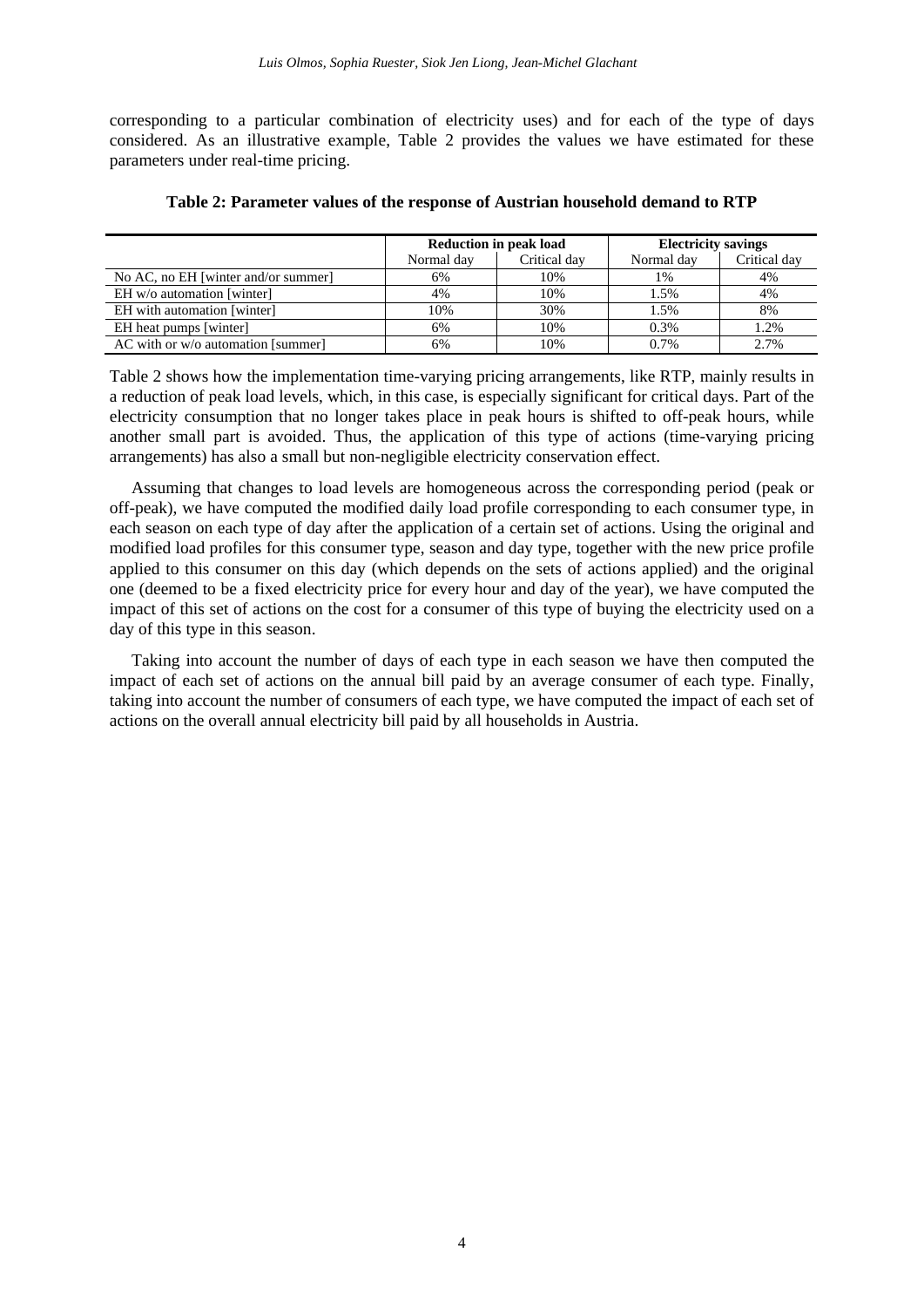

**Figure 2: Modeling of real-time pricing** 

As an example, Figure 2 illustrates the modeling we have carried out of the impact of the application of real-time pricing on the daily load and price profiles faced by a consumer both in normal days (upper part of the figure) and in critical days (lower part). On the other hand, Figure 3 illustrates the more detailed, real impact of RTP on the load curve of a typical consumer.





#### *3.2 Numerical results of the analysis*

This subsection provides numerical results corresponding to the quantitative impact of the considered sets of smart meter related actions on the peak load of Austrian households as well as on their overall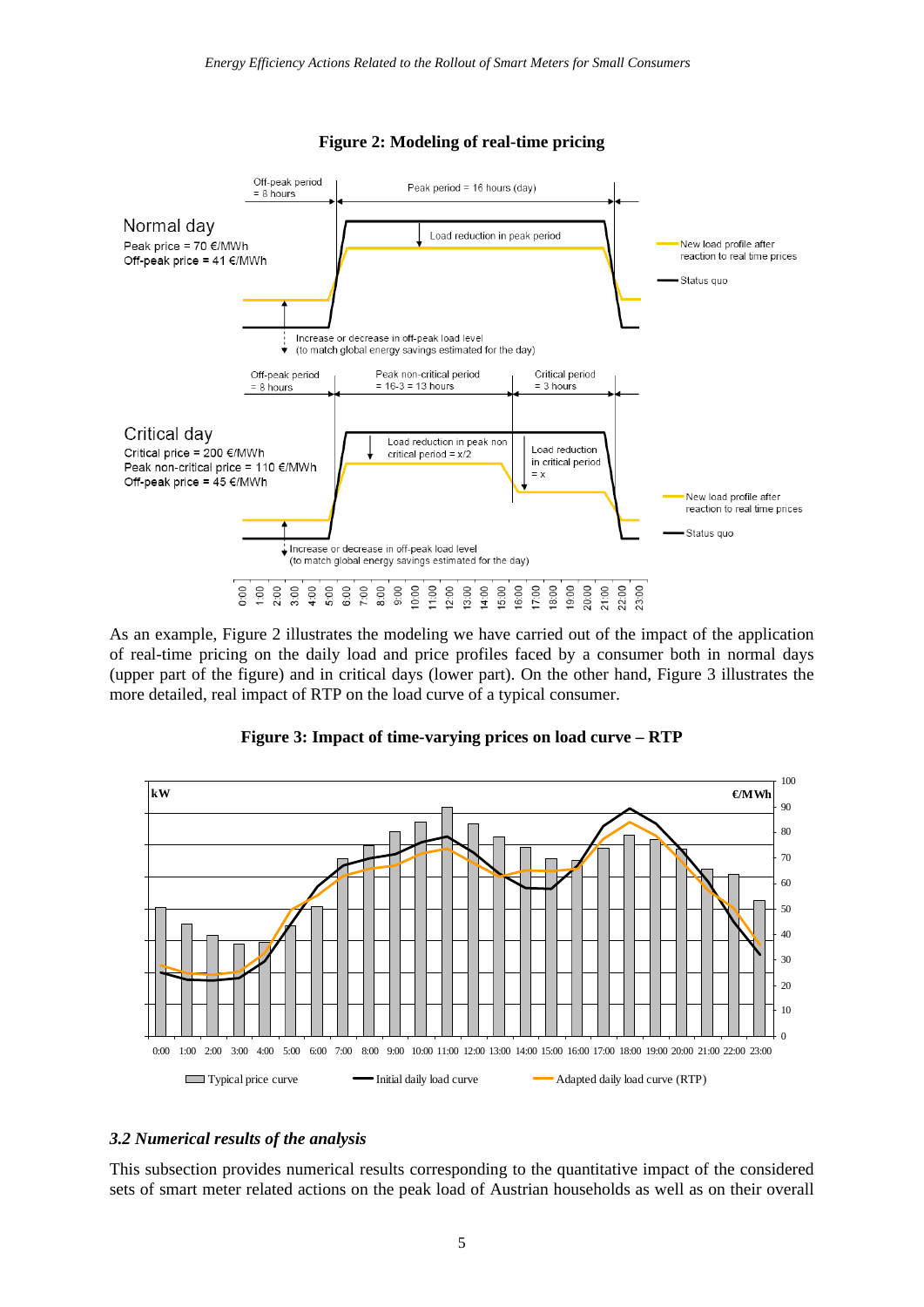electricity consumption level. We also provide *partial* results on the impact of these sets of actions on the electricity bill paid by consumers (partial meaning that the results on the economic impact of actions only consider benefits from their application that result from changes in the behavior of consumers, as already discussed above).

#### 3.2.1 Impact of the sets of actions on electricity consumption and peak load levels

Table 3 provides the overall system peak load reduction and overall system electricity savings caused by the application of each of the considered sets of actions to domestic consumers in the Austrian system. Overall annual electricity savings resulting from the implementation of the considered sets of actions are in the range between 14 GWh (for CPP without automation of load) and 1,355 GWh (for the advanced set of feedback), which represents more than 7.5% of total Austrian domestic electricity consumption. Feedback, both in its simple and advanced form, is best suited to achieve significant reductions in the amount of electricity consumed. Simple and advanced feedback packages result in 3.68% and 7.68% reductions in total domestic electricity consumption, respectively. Low, but non negligible, electricity savings ranging between 1 and 1.5% of domestic consumption, can be achieved when implementing time-varying prices in the form of RTP and ToU tariffs, or DLC.

Global peak load reductions achieved in normal summer days are between 60 MW (3.63% of the overall system domestic peak load) for simple feedback, and 130 MW (7.63%) for advanced feedback. In normal winter days, peak load reductions are between 86 MW (2.81%) for DLC and 235 MW (7.69%) for advanced feedback. Thus, the impact of feedback on peak load levels on normal days may be high or low depending on the amount of information provided. Reductions obtained from RTP and ToU tariffs are substantial. They range between 4.34 and 7.32% of total domestic load and increase with the level of load automation. Reductions computed for DLC are lower due to the fact that this measure can only be applied to consumers with standard electric heating when this appliance is used (winter). Peak load reductions achieved in these days from the application of CPP and PTR are zero, since no change in prices is assumed for these actions in normal days.

Peak load reductions in critical days are highest for CPP, RTP and PTR. They amount to up to 200 MW, or 12% of the domestic system peak load, in summer, and up to 550 MW, or 18% of the domestic system peak load, in winter. Reductions are lower for feedback, ToU tariffs or DLC. Thus, they are between 60 and 130 MW in summer, or 3.6 to 7.6% of total domestic peak load, and between 110 and 250 MW in winter, or 3.7 to 8.3% of peak load. Again, DLC results are penalized by the fact that it is only considered for conventional electric heating. One can conclude that peak load reductions achieved in the Austrian system must be considered to be modest for most sets of actions under most circumstances. They tend to increase with the presence of air conditioning or electric heating equipment and with the level of automation of load response. These reductions are highest in critical days for those time-varying pricing arrangements that consider the application of critical or emergency prices.

| Actions    |                  | Global savings<br>[GWh and %] | Global peak load reduction [MW and %] |               |            |              |
|------------|------------------|-------------------------------|---------------------------------------|---------------|------------|--------------|
|            |                  |                               | Winter                                |               | Summer     |              |
|            |                  |                               | Normal day                            | Critical day  | Normal day | Critical day |
| <b>RTP</b> | (automation)     | 204.3(1.16)                   | 223.2(7.32)                           | 506.6 (16.62) | 102.3(6)   | 170.6(10)    |
|            | (w/o automation) | 200.4 (1.14)                  | 162.7(5.34)                           | 304.8(10)     | 102.3(6)   | 170.6(10)    |
| ToU        | (automation)     | 252.9 (1.43)                  | 202.8(6.66)                           | 202.8(6.66)   | 85.3(5)    | 85.3(5)      |
|            | (w/o automation) | 270.7 (1.53)                  | 132.2 (4.34)                          | 132.2 (4.34)  | 85.3(5)    | 85.3(5)      |
| <b>CPP</b> | (automation)     | 15.9(0.09)                    |                                       | 547.4 (17.96) |            | 204.7(12)    |
|            | (w/o automation) | 13.9(0.08)                    |                                       | 396.0 (12.99) |            | 204.7(12)    |

**Table 3: Global electricity savings and peak load reduction for the residential sector**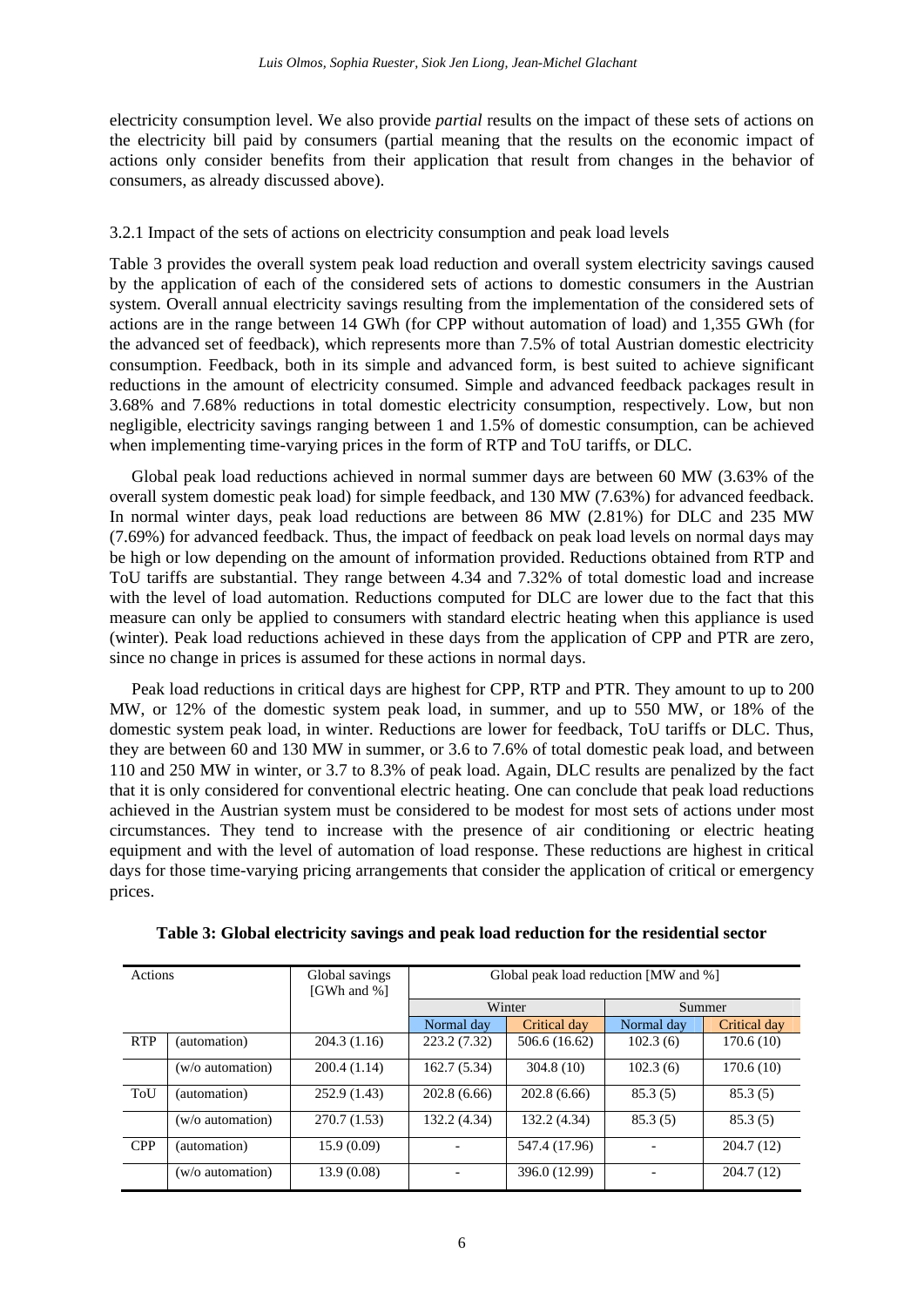| <b>PTR</b> | (automation)     | 15.9(0.09)    |              | 405.7 (13.31) |              | 170.6(10)   |
|------------|------------------|---------------|--------------|---------------|--------------|-------------|
|            | (w/o automation) | 13.9(0.08)    |              | 324.9 (10.66) |              | 170.6(10)   |
| FB         | (simple)         | 649.9 (3.68)  | 112.3(3.69)  | 112.3(3.69)   | 61.9(3.63)   | 61.9(3.63)  |
|            | (advanced)       | 1355.5 (7.68) | 234.2 (7.69) | 234.2 (7.69)  | 130.2 (7.63) | 130.2(7.63) |
| <b>DLC</b> |                  | 173.59 (0.99) | 85.8 (2.81)  | 252.3 (8.28)  |              |             |

3.2.2 Impact of the sets of actions on the electricity bill

Given that, for simplicity reasons, reductions in the electricity bill coming from other changes in the functioning of the system than those directly related to the behavior of consumers have not been considered in our analysis, we have decided not to compare the impact on the electricity bill of different sets of actions. Time-varying pricing schemes, especially real-time pricing, critical peak pricing and peak time rebates, may render significant additional benefits to those considered in our analysis, like those associated with reductions in electricity prices or avoided investments in generation and transmission capacity. Thus, only results corresponding to the impact of feedback on the electricity bill paid by the different consumer types are presented here, see Figure 4.

Reductions in the electricity bill directly stemming from changes in consumption behavior are much higher for feedback measures (especially in its advanced form) than for any other set of actions.<sup>1</sup> For a household without air conditioning or electric heating, monetary savings from the application of the simple and advanced forms of feedback are 23 and 50  $\Theta$ a, respectively. The highest economic savings can be realized by those consumers using conventional electric heating (i.e. Type 3a: 210  $\Theta$ a), and those using both electric heating and air conditioning (i.e. Type 4a: nearly 230  $\oplus$ a). Overall system reductions in the electricity bill computed for the simple and advanced feedback packages amount to 107.2 and 223.7 million  $\Theta$ a.



# **Figure 4: Impact of feedback on the electricity bill [€a]**

To summarize, the provision of feedback on electricity consumption, especially in an advanced form, is deemed to be able to achieve substantial savings, both in the overall electricity use and in economic terms, for Austrian consumers. On the other hand, the application of time-varying prices, which are

l

 $1$  Direct load control does not have a high impact on the overall electricity bill in the Austrian system due to the low penetration level of conventional electric heating.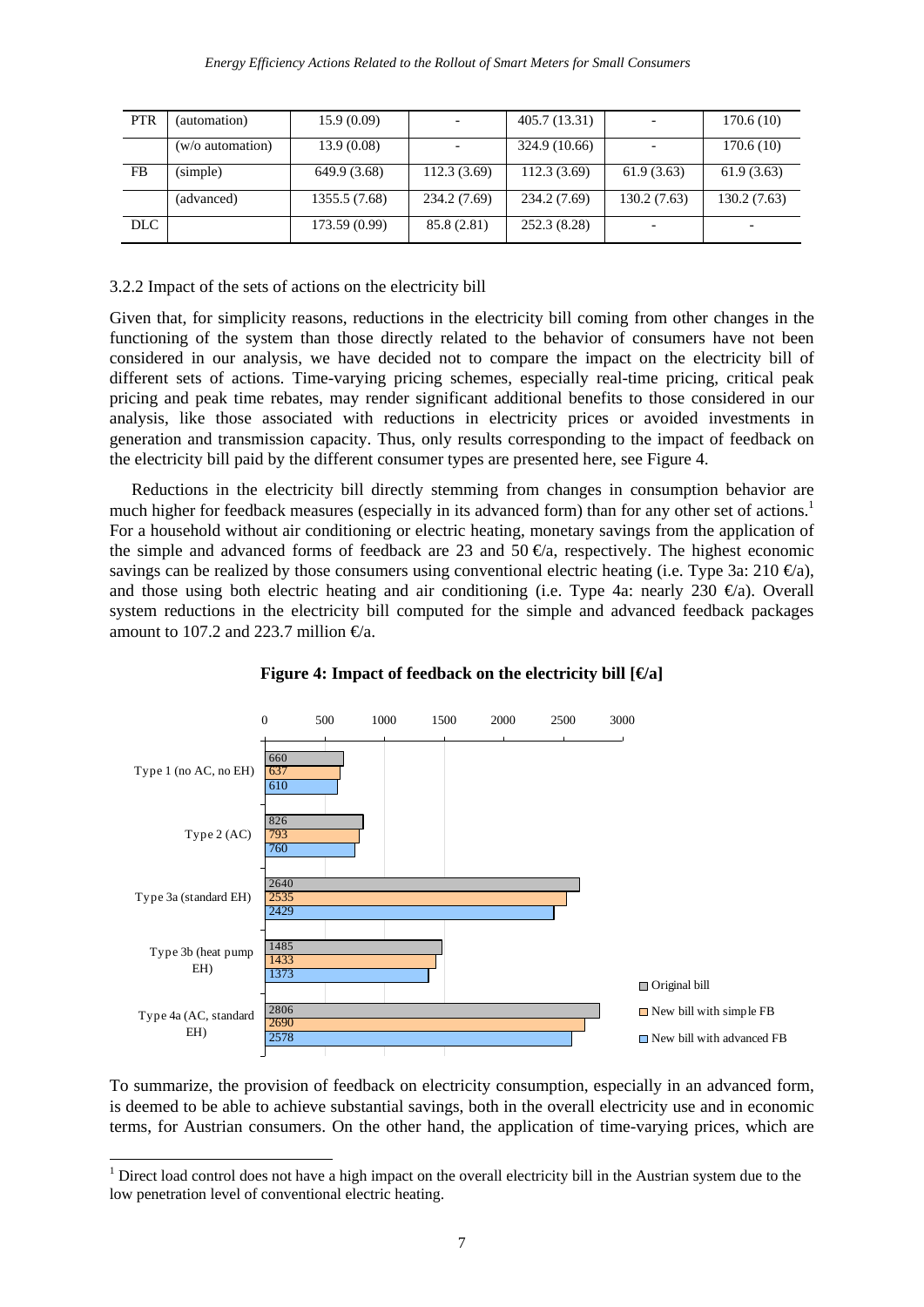mainly aimed at reducing consumers' peak load, and direct load control is expected to result in relatively low benefits for consumers. This is probably caused by the low flexibility of those electricity uses in the Austrian system whose shift from peak to off-peak hours is feasible as well as by the low variability of electricity prices in the Austrian market. However, applying pricing arrangements encouraging households to contribute to a reduction in the system peak load under emergency conditions (mainly CPP and PTR) may also render significant benefits to consumers.

# **4. Implementation of Smart Meter Related Sets of Actions**

Finally, we focus now on the implementation of those sets of smart meter related actions whose application in Austria seems sensible. If efficiently implemented, these sets of actions should render net benefits for all the relevant parties in the system. A distinction is made between those sets of actions whose application should already be profitable now and others that should only be applied if the flexibility of household demand and the variability of prices increase substantially.

#### *4.1 Preconditions for the implementation of these sets of actions*

In order to achieve the implementation of smart meter related actions, a number of technological and regulatory conditions should be met. First of all, smart meters have to be in place. Their functionality, (such as the minimum set of information to be provided), as well as some basic characteristics of their interface hardware and the communication protocols they use should be standardized at system level (Vasaaet/Capgemini, 2008; ERGEG, 2009). The same should apply to the communication and control equipment.

From a regulatory perspective, DSOs, which are supposed to be responsible for the installation and maintenance of all metering infrastructure, should be allowed to recover the cost related to the rollout from consumers (either through tariffs or third party financing arrangements). DSOs will have to provide all the relevant information on each customer's consumption to the corresponding supplier, which is responsible for billing and therefore also for providing indirect feedback (ERGEG, 2007). Suppliers furthermore need access to information on the past consumption of their customers.

Allowing the application of time-varying tariffs to small consumers is another pre-requisite for the adoption of many of the proposed sets of actions. Allowing third parties to develop will be central to the creation of a market for energy services (Sustainability First, 2007; Vasaaet/Capgemini, 2008). Finally, some level of firmness of the expected changes to load behavior will be required for demand response to influence major investment and operation decisions by the relevant parties (see also Sustainability First, 2007) including i) the level of investments in network assets by DSOs/TSOs, ii) the level of investments in generation capacity, and iii) the level of operational reserves. This may be achieved through a variety of means, including more accurate analyses – by DSOs or suppliers – of load behavior or the arrangement of voluntary contracts between consumers and suppliers or third parties.

#### *4.2 Common recommendations on the implementation of sets of actions*

In order to ensure the active participation of parties in the implementation of socially efficient sets of actions, Member States can subsidize the application of these actions (EC, 2006). Organizing communication campaigns about the potential benefits for consumers of the application of these actions could increase their acceptance (Vasaaet/Capgemini, 2008). Apart from this, alternative schemes for the recovery of the costs of smart meter related infrastructure could be used to overcome the opposition of countries and consumers to the installation of this infrastructure (see also ESMA, 2010). Regarding the cooperation among states and regions, the set of instruments affecting the remuneration of utilities and encouraging them to contribute to the efficient management of the load of their customers (white certificates, market of energy services) should allow the creation of a level playing field for these utilities. Finally, authorities should make sure that an appropriate scheme for the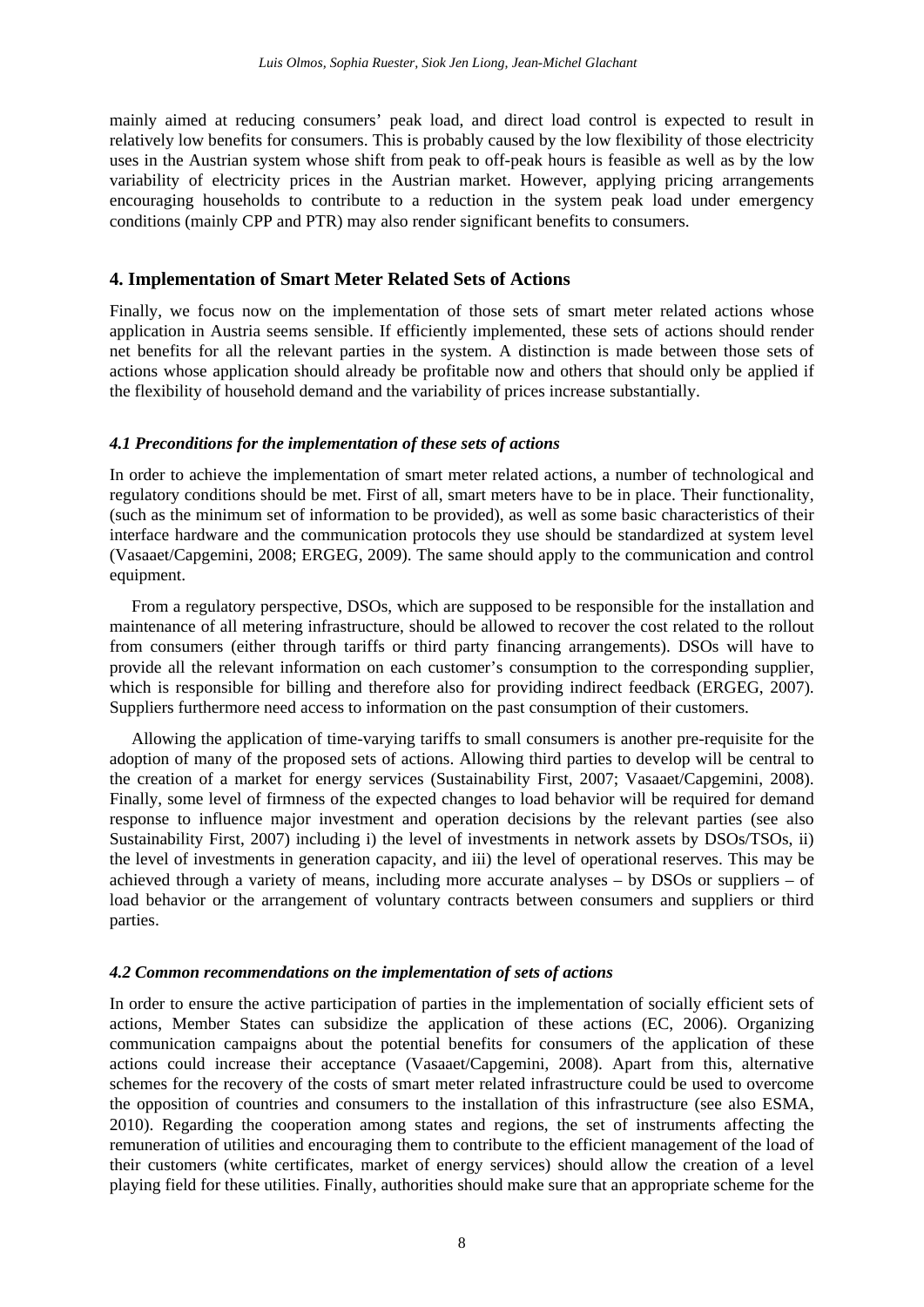measurement of changes to the load of consumers resulting from the application of the sets of actions proposed is in place.

In order to achieve the involvement of DSOs in the implementation process, their remuneration should not be based on the cost they incur in the provision of system services but should rather be linked to the operator's performance compared to some reference. This would encourage them to become more efficient in the provision of these services, probably through their participation in the efficient management of load and the minimization of the life cycle cost of smart meters. Furthermore, the structural characteristics of demand and potentially existing distributed generation should be taken into account when computing the DSOs' remuneration level. This would in turn encourage them to consider demand response and distributed generation in the planning and operation of grids.

#### *4.3 Sets of actions to be implemented in the short-term*

Sets of actions with the highest potential to render significant benefits to consumers (and the system in general) should be implemented immediately. Some of these actions are aimed at reducing the overall level of electricity consumption (i.e. an advanced set of feedback); others are mainly aimed at achieving a reduction in peak load (i.e. critical peak pricing and time-of-use tariffs).

#### 4.3.1 Advanced feedback

Advanced indirect feedback should be provided in the form of more frequent (i.e. monthly or bimonthly) and more informative billing. It should include the following information: 1) Current consumption and price levels (for the respective billing period as well as the cumulated consumption level for a longer period, such as the current year); 2) historical feedback providing information on the development of own consumption (comparison on a period and year-wise level; corrected for outside temperature); 3) comparative feedback with respect to the consumption level and profile of a suitable benchmark consumer (see also Egan, 1999; Iyer et al., 2006); 4) the environmental impact of electricity consumption (mainly  $CO<sub>2</sub>$  footprint) and, finally, 5) energy saving advice. Whenever possible, this advice should be adapted to the characteristics of each specific consumer.

# *Assessment of this set of actions*

In the quantitative analysis of the impact of different sets of actions that we have carried out, feedback has proven to be the most effective option in achieving a reduction in the global use of electricity, as well as in  $CO<sub>2</sub>$  emissions. Besides, it is expected to result in substantial reductions in peak load levels. Advanced indirect feedback has a significantly higher energy saving potential than simple feedback, which does not include comparative feedback or energy saving advice. The implementation costs of both types of feedback do not differ significantly and tend to be relatively low, except for paper bills when they are necessary. Thus, advanced direct feedback clearly dominates the simple one. The use of direct feedback including real-time consumption data provided by some form of in-home displays is not regarded as a valuable option for its massive application to small-scale consumers. On the one hand, the necessary infrastructure would increase upfront investment costs substantially. On the other hand, the long-term effect of direct continuous feedback is not proven. Therefore, extra investments required to provide this direct feedback are not justified.

#### *Physical means used to provide information*

Information on their use of electricity should be provided to consumers using electronic means as far as possible, including a personalized website managed by the DSO. This is by far the most economical way to reach consumers. Those consumers who do not have access to these means should get paper invoices including all required information on their electricity consumption and energy saving advice. Additionally, a hotline should be made available to provide personalized advice.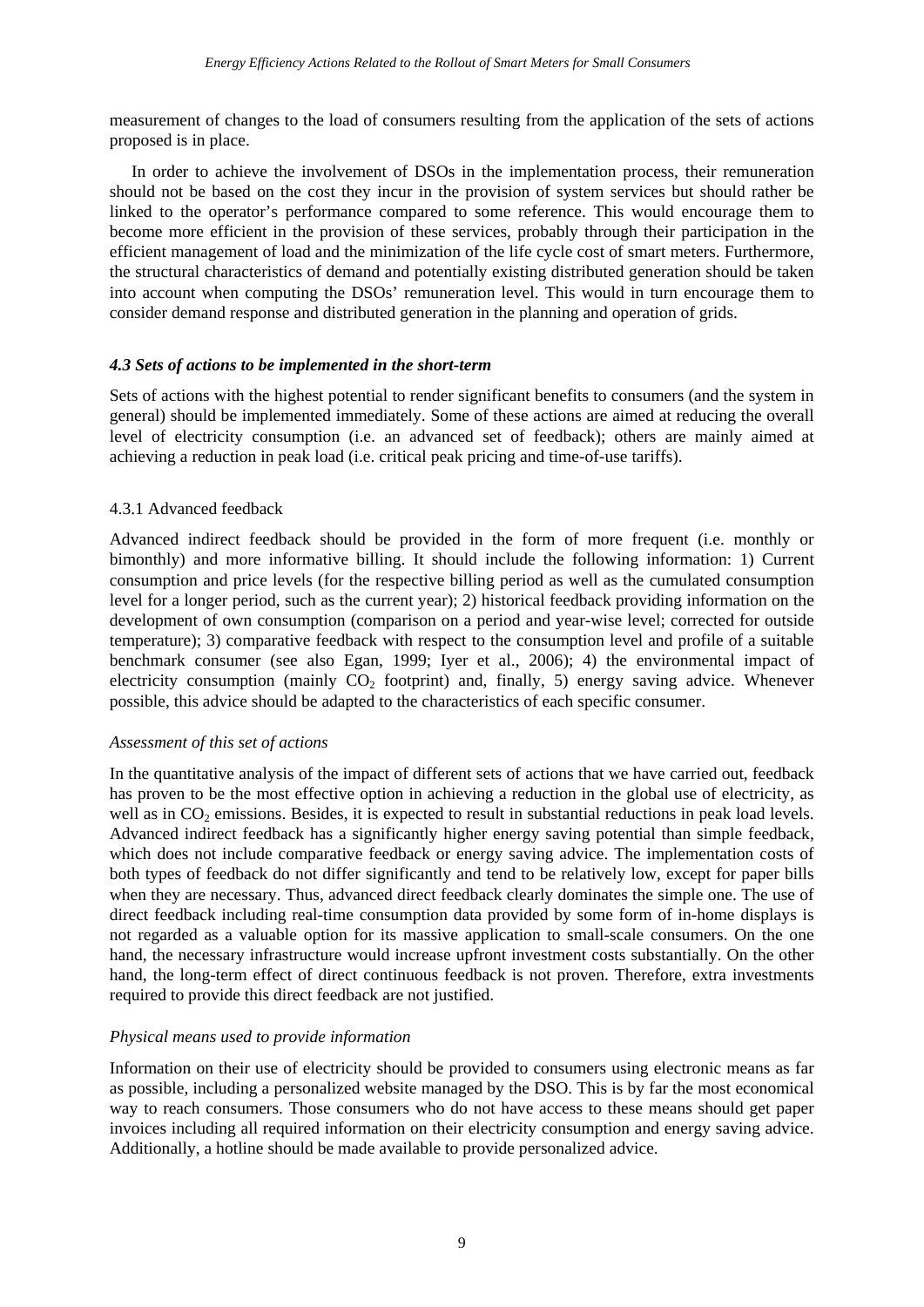#### *Allocation of responsibilities*

Given that suppliers are selling electricity to consumers and bill them according to their consumption, they should also be responsible for providing feedback when this is done on an individual basis (mainly through any type of bill, but also through hotlines). However, DSOs could also make available some information to consumers using a central platform, like a website. This could include each consumer's load profile and load level, historical and comparative feedback and even some form of personalized energy saving advice.

#### *Achieving its application*

In order to ensure the involvement of both suppliers and DSOs/TSOs in the provision of feedback to consumers, they should receive extra incentives to achieve a reduction in electricity consumption. Incentives for suppliers could result from a system of white certificates or the development of a market for energy services. White certificates thereby could refer to actual reductions of electricity consumption achieved by consumers. Alternatively, a standard electricity saving capability could be assigned to all the different efficiency actions that can be undertaken (Eurelectric, 2007). Volumedriven remuneration incentives for suppliers and TSOs/DSOs should be removed.

Consumers could receive extra incentives to reduce their electricity consumption in the form of funds to implement energy efficiency actions including the upgrading of their facilities or homes (EC, 2009). Energy audits should be made available by DSOs or suppliers. Finally, the public sector should probably adopt an exemplary role (EC, 2006).

Given that there is strong evidence, backed by the results of our analysis, that the application of advanced feedback should render large net benefits for consumers and the system, and taking into account that there is a mandate by the European Commission to provide feedback, the application of this measure should be made compulsory by authorities. In order to make sure that consumers are able to understand the information provided, its general format should be standardized.

#### 4.3.2 Critical peak pricing

Electricity prices must be significantly higher than average prices at times when the reserve margin in the system is below a certain threshold in order to reflect the extra supply costs incurred by the system to serve the load existing at these times. In order to ensure that emergency or critical prices are not applied very frequently, authorities may set a maximum number of emergency hours throughout each year. Critical prices should be set at the average price of electricity during emergency hours (50-100 hours). According to the data gathered for the years 2008 and 2009, critical prices for the Austrian system should be about 200  $\epsilon$ MWh. The electricity price should be set at a common level for the rest of the hours in the year. This price level, together with emergency prices applied at certain times, should result in an average electricity price that is equal to the one that would have been applied if pricing arrangements had not changed.

#### *Assessment of this set of actions*

 $\overline{\phantom{a}}$ 

Benefits in the short-term from the application of CPP are mainly related to the expected increase in system reliability. In the longer-term, potential savings in generation and network capacity costs due to a reduction in investment requirements could also be substantial. Implementation costs of applying critical prices should not be high. The largest part of total costs would be incurred by the supplier when sending an emergency signal to its customers through a variety of means (website, SMS messages, etc.).<sup>2</sup> Given that emergency signals would be sent very few times and these have

 $2$  Implementation costs would increase substantially for those customers where a form of in-home display or in-home visual alarm would have to be installed.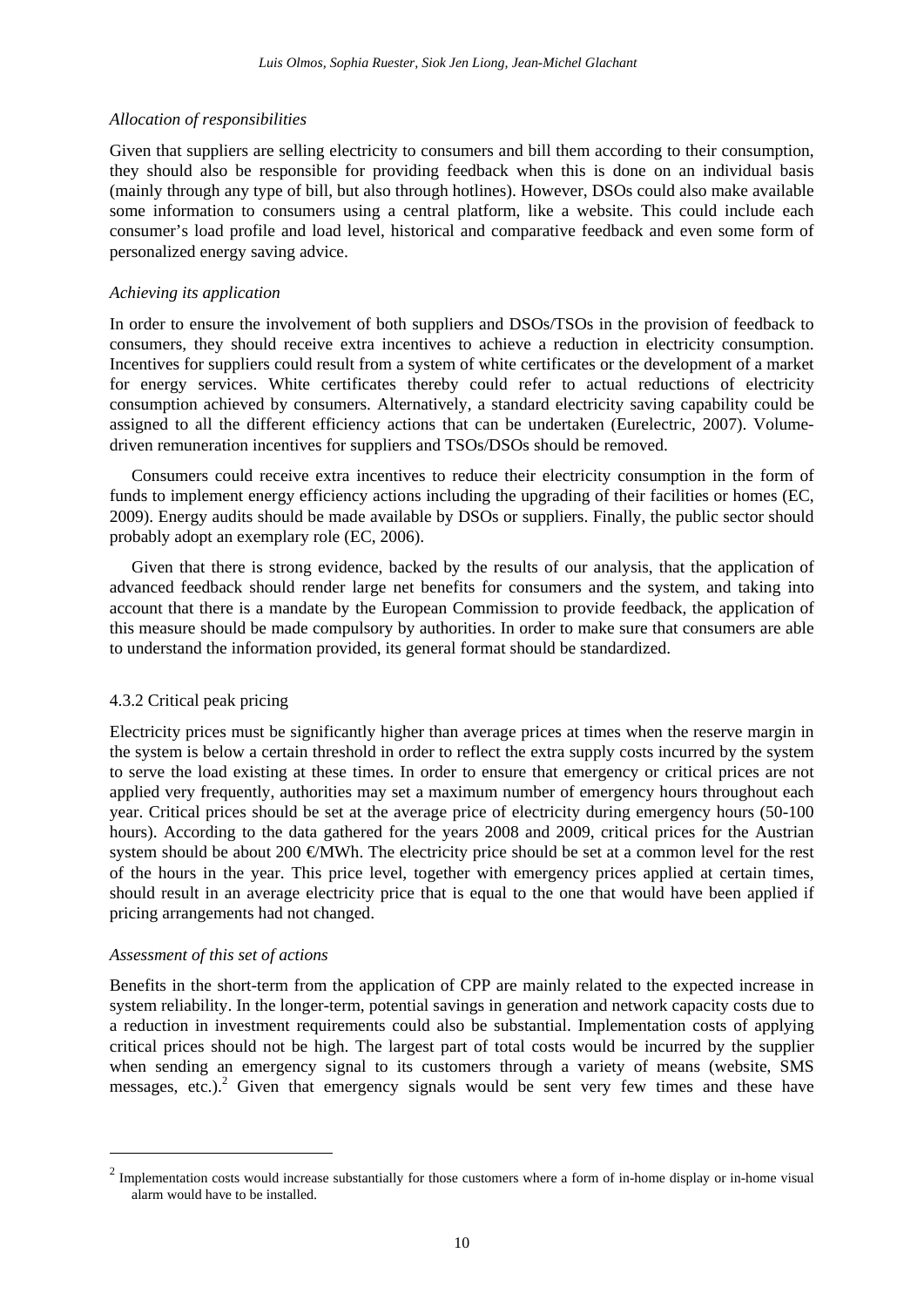substantial positive effects on the system reliability and the quality of service, the implementation of CPP is unlikely to face strong opposition.

#### *Physical means used to provide information*

Emergency signals should be sent by electronic means (website, e-mail, SMS messages, etc.) not including an in-home display if possible. Only when a large number of potential users are not willing or able to use cheaper communication means, the installation of an in-home display should be considered. Related costs would have to be beard by these customers.

#### *Allocation of responsibilities*

Given that suppliers are in charge of computing and applying electricity prices to consumers, they should also be in charge of computing and applying critical prices. In fact, they could be the only party being aware of which of their customers have opted for this pricing scheme. Suppliers hence have to be immediately informed about the occurrence of an emergency situation by the system or market operator.

#### *Achieving its application*

There is no clear mandate from the European Commission to implement time-varying pricing schemes. Besides, evidence suggesting the advisability of their implementation in the Austrian system regarding their short-term impact on the electricity bill paid by consumers is not as strong as that found for indirect feedback. However, we believe that implementing CPP or ToU tariffs could increase the efficiency and robustness of the system and will result in significant benefits for all parties. Thus, we suggest that, once the right incentives are in place, the decision on the implementation of these sets of actions is left in the hands of the parties involved in their application (suppliers, TSOs, DSOs and consumers).

Simple time-varying network and capacity charges (if the latter exist), to be initially paid by suppliers, should be applied to encourage suppliers and consumers to reduce the latter's contribution to system peak load at critical times (see also Faruqui et al., 2009). Default regulated (energy) tariffs for consumers should disappear, since consumers choosing not to enter the market and being subject to these tariffs would not have incentives to shift their load to off-peak times. Apart from this, the remuneration scheme applied to DSOs (mainly) and TSOs (to a lesser extent) should be based on incentives. This would encourage them to facilitate the adaptation of load to system conditions so as to reduce the costs the former incur in providing network-related services. Efficiency incentives for TSOs should supplement and not replace their traditional remuneration scheme.

#### 4.3.3 Time-of-use tariffs

If this pricing scheme, different electricity price levels, to be applied at predefined periods within each day, should be computed well in advance of the operation of the system and updated regularly. Price levels not necessarily have to change between seasons, since prices in the Austrian system are quite stable and short-term supply and demand conditions seem to have a stronger impact on the market price than season-specific weather conditions. The structure of the tariff applied should be kept as simple as possible so as to facilitate the understanding and acceptance of new tariffs by consumers. Thus, defining only two price periods (i.e. a peak period mainly covering day hours and an off-peak period covering night time) would be advisable. Peak and off-peak prices should be computed as the average price of electricity during the corresponding periods. According to information on the Austrian system gathered for the years 2008 and 2009, peak prices should be set at about 70  $\epsilon$ MWh and off-peak prices at about 45  $\in$ MWh if ToU tariffs would be implemented today.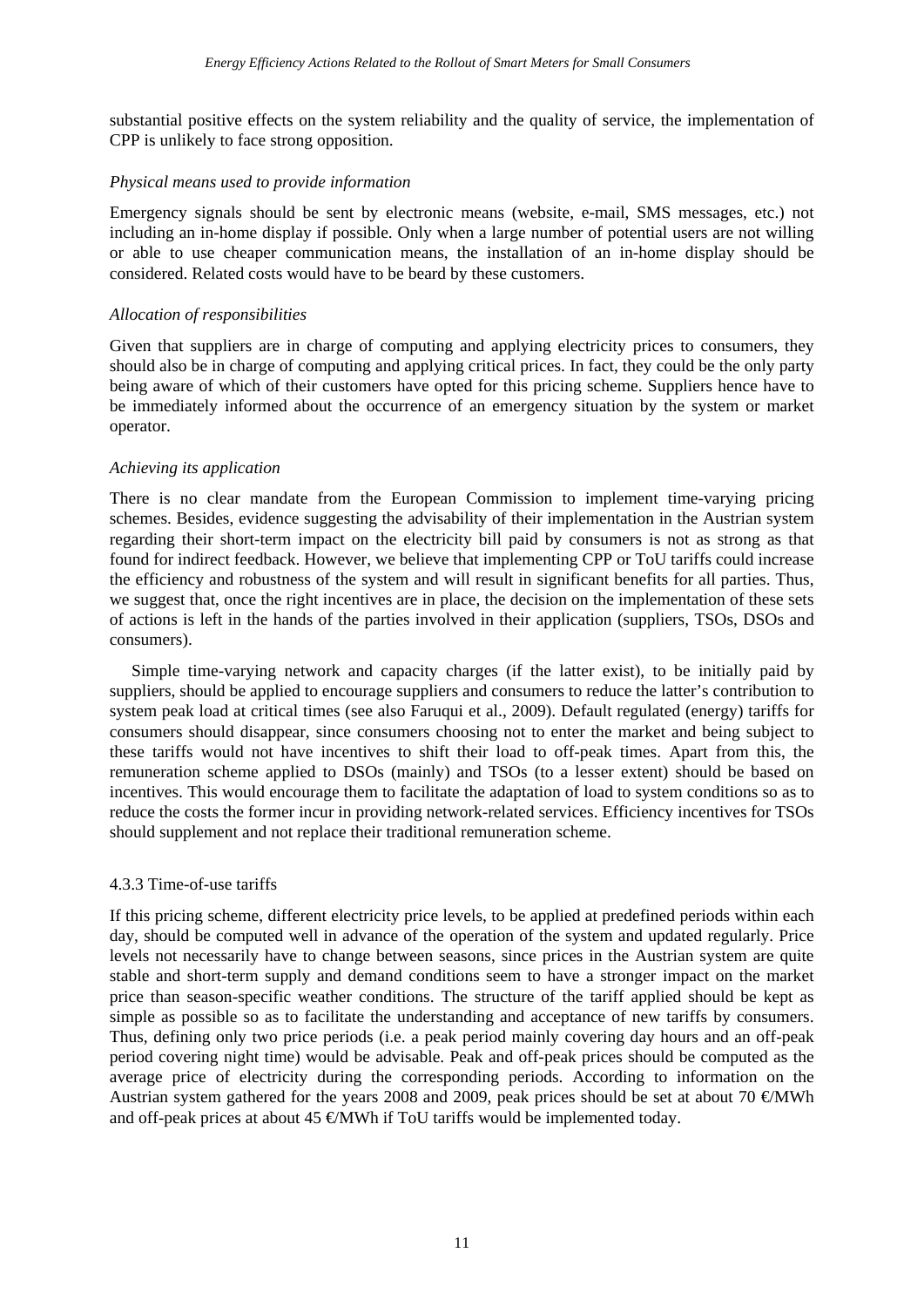# *Assessment of this set of actions*

The impact of time-varying prices in the Austrian system may be less significant than that in other countries due to Austrian specific supply and demand characteristics. According to our findings, ToU tariffs should prompt some low but non-negligible shift of load from peak to off-peak hours in the Austrian system. Modest reductions in global energy consumption may also take place, though much smaller than those from feedback measures.

However, extra implementation costs resulting from the use of ToU tariffs are expected to be almost negligible, especially when combining this tariff scheme with the use of indirect feedback and CPP. Since price levels are determined in advance, consumers face no short-term uncertainty on prices, which should facilitate the implementation of this set of actions.

# *Physical means used to provide information*

Possible pricing arrangements, including ToU tariffs, should be periodically announced by suppliers using different physical means. Those consumers receiving paper bills should also receive together with them, at least once a year, some information on the possibility of signing in for ToU tariffs. At the same time, electronic means (website or hotline) could also be used to advertise these tariffs. Consumers subject to these tariffs should receive within their bill detailed information on the amount of electricity consumed within each price period together with the respective tariffs.

# *Allocation of responsibilities*

Suppliers should be responsible for advertising (marketing) newly available tariffs, including ToU tariffs, and billing consumers based on them. Suppliers should be provided by DSOs with relevant information on the amount of electricity consumed by their customers in each of the price periods defined.

# *Achieving its application*

Conclusions and recommendations to achieve the implementation of ToU tariffs are not significantly different from those applying for CPP.

#### *4.4 Measures potentially becoming relevant in the longer-term*

The following paragraphs discuss those sets of actions whose application in the Austrian system may be advisable in the longer-term future given the development of certain exogenous conditions. These are real-time pricing (RTP) and direct load control (DLC, i.e. the provision of advanced energy services by a third party).

#### 4.4.1 Description of these sets of actions

#### *Real-time pricing*

RTP involves the direct application of prices resulting from the electricity market to households. Electricity prices to be applied shall be those in the day-ahead or the real-time (balancing) markets. As a compromise between the operability of the system and the accuracy of prices applied, these could be hourly differentiated.

Prices applicable at each time should be sent to consumers via an in-house device directly connected to the suppliers' facilities. This could be an advanced smart meter being able to support bidirectional communication. Otherwise, the communication infrastructure in the house should be adapted accordingly.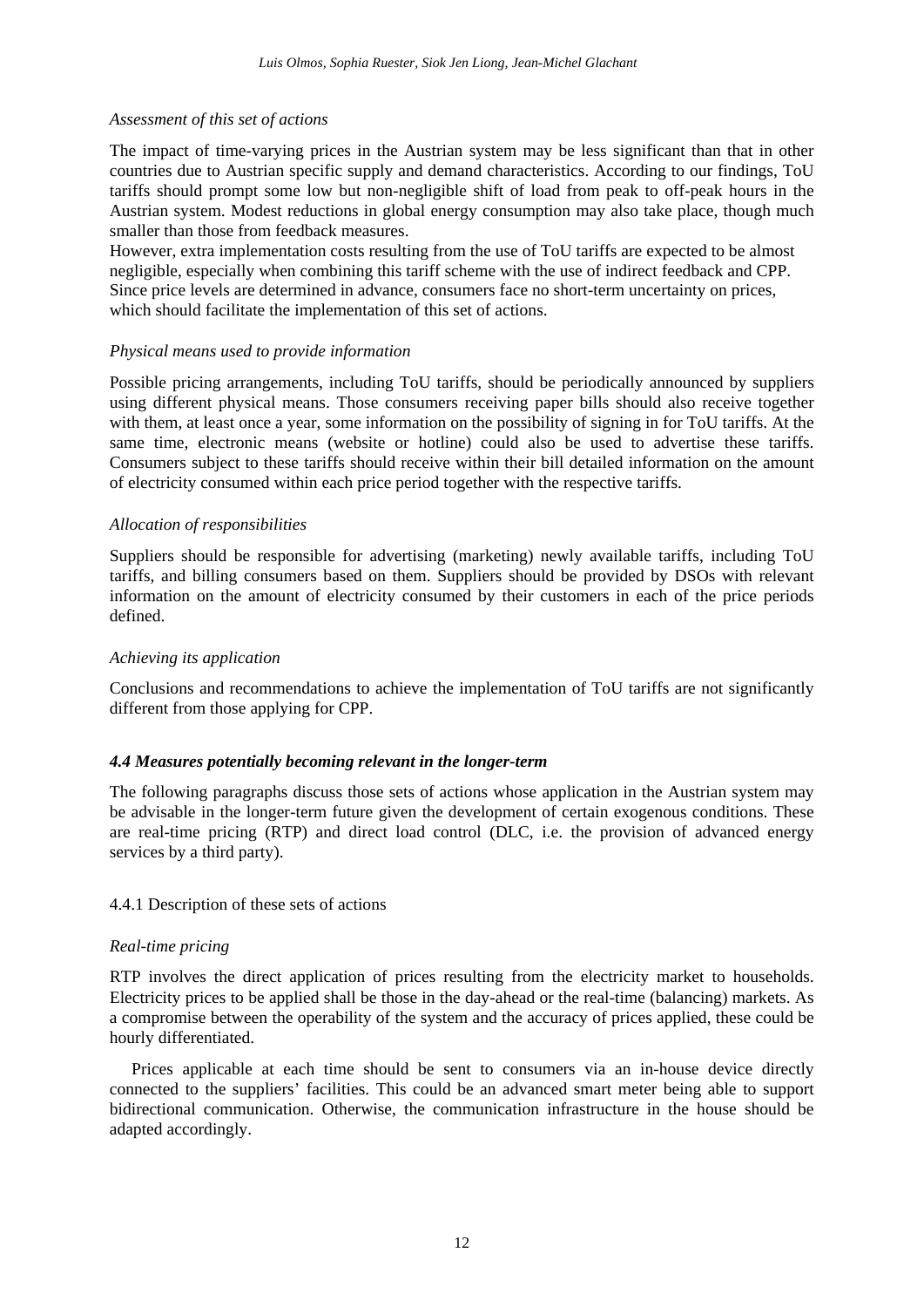Suppliers should be in charge of sending real-time prices to consumers as well as advertising these new pricing arrangements to get their customers enrolled on them. They should also be in charge of installing the required communication equipment.

# *Direct load control*

l

DLC involves the provision of advanced energy services associated with space and water conditioning, or even the management of domestic appliances, by a third party. In order to provide these services, this third party would remotely manage the use of electricity in households. Thus, the implementation of DLC requires that the management of load is automated using the corresponding communication and control equipment. Control signals produced by the service provider could be sent through a variety of means including the electric wires (PLC technology) or radio frequency.

Consumers subject to DLC adopt a passive role. They would only be actively involved in the process of contracting the corresponding energy services. The energy service provider would be responsible for controlling part of the in-house electricity consuming equipment in order to provide the contracted services. It would also be responsible for installing and maintaining the required communication and control equipment except for that part of the equipment which is already installed as part of the distribution grid, which would remain in the hands of the DSO.

#### 4.4.2 Assessment of both sets of actions

Both RTP with a partial automation of load and DLC can produce significant reductions in the cost of operating and expanding the system if some conditions are in place. These conditions are discussed in Section 0. If these conditions are not met, the implementation of these actions at large scale would probably not be profitable.

Implementation costs of both RTP with automation or DLC are very significant. This would include the cost of communication and control equipment necessary to apply them, but also the cost associated with the complexity of their implementation process itself. $3$  Incurring these costs could only be justified if the whole load management potential to be achieved through the application of these sets of actions is realized. Implementing these actions when the number of potential clients for them is small could be uneconomical since a significant part of the equipment required (central data processing and control centers) would probably have to be installed regardless of the number of consumers making use of it.

#### 4.4.3 Conditions to be met for the implementation of these actions

The main conditions to be met (all or part of them) to make the implementation of these actions attractive both for suppliers of these services and electricity consumers include the following:

- A significant number of small consumers (households or small businesses) should use air conditioning systems during the day, contrary to what currently occurs in households. Then, RTP and DLC could be used to shift part of this load towards off-peak hours.
- An increase in the flexibility of households' electricity demand should take place, probably as a result of smart appliances being developed and embraced by consumers.
- System conditions should be far more variable than today, resulting in far more variable electricity prices as well. This could be the result of the installation of significant amounts of intermittent renewable generation (mainly wind generation in areas that are not accessible now).

 $3$  According to Sustainability First (2010), "RTP is generally considered too complex for small electricity users [...] these types of tariff may become more likely, closer to or post-2020, when continuous automated switching of load could be valuable".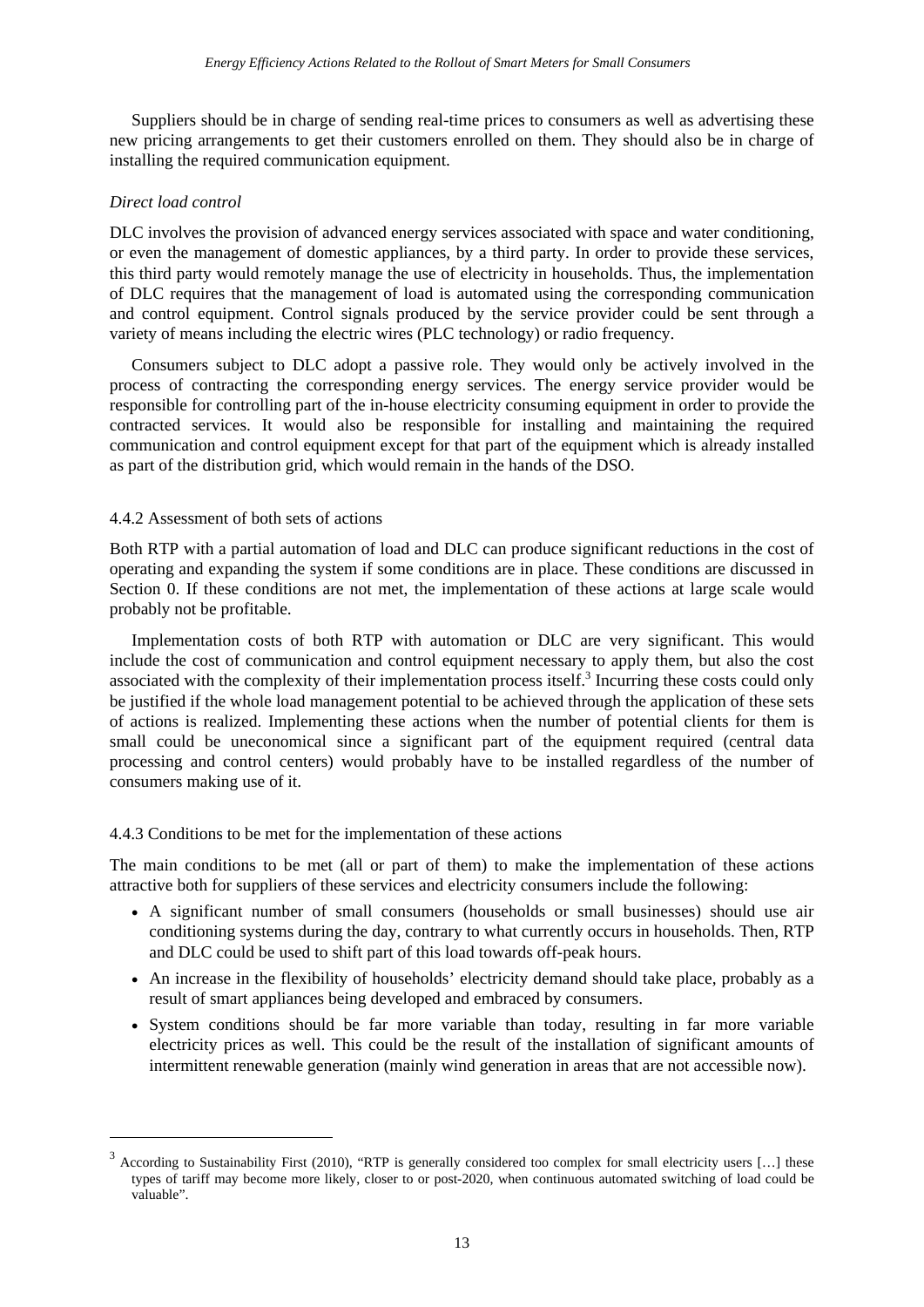#### 4.4.4 Achieving the application of these sets of actions

Both sets of actions – assuming demand is flexible enough and system conditions are variable – could bring significant benefits to all the parties involved in their implementation. Some sort of automation of the response of consumers to dynamic prices would be most advisable under RTP so that it has a high impact on consumers' behavior. Peak load reductions achieved could be very significant, while energy savings obtained if a significant part of the households' electricity use is automated could also be very important.

Communication and control equipment to be installed as a result of the application of RTP or DLC schemes would finally have to be paid by consumers either through the non-regulated tariff or through third party arrangements (paying these investments from the savings in their energy bill they achieve). In order to provide suppliers with some certainty about the recovery of the corresponding investments, contracts between suppliers and consumers should include a compensation to be paid to the supplier if this contract is ended before a certain amount of time has passed after the installation of communication and control equipment. This compensation could be paid by the consumer or the new supplier.

As explained earlier in general terms, the standardization of interface hardware, communication protocols and the functionality of systems would be needed in order to achieve the desired level of interoperability among alternative energy service providers. Other recommendations corresponding to the implementation of indirect feedback or simple time-varying prices apply here as well.

# **5. Conclusions**

The implementation of different sets of smart meter related sets of actions in the residential electricity sector shall be assessed in the light of the specific characteristics of the targeted consumer group and the system where these measures are to be implemented. Conditions existing in the Austrian system advise applying some form of advanced indirect feedback in order to increase the efficiency in the use of electricity. According to our own estimates, electricity savings in this system achieved through the application of advanced feedback could be as high as 8% of the households' bill. Based on the mandate for the provision of feedback in the European legislation, and the strong evidence collected on its electricity saving potential, we recommend that a basic feedback package including historical and comparative feedback, as well as personalized energy saving advice is provided on a compulsory basis by suppliers and DSOs. The format of information provision should be standardized. In order to align suppliers' interests with those of the system, regarding the application of feedback, inefficient volume-driven incentives faced by these parties should be replaced with efficiency-driven incentives in the form of a white certificates system or a market for energy services. DSOs/TSOs' remuneration schemes should include some efficiency incentives and should take into account the specific situation existing in each area regarding the penetration of distributed generation and load management practices.

Furthermore, the application of critical peak prices and simple time-of-use tariffs should also be considered in the short-term. This should result in peak load reductions during normal days amounting to 4 to 8% of global system residential peak load in Austria. Reductions would be higher, the higher the level of automation of the reaction of household load to system conditions. Peak load reductions in critical days achieved through the application of CPP would range between 10 and 16%, depending on the load automation level. This is expected to result in a significant increase in system reliability levels and significant long-term savings due to the avoidance of generation and network capacity investments. The decision on the application of CPP or ToU tariffs should be left in the hands of suppliers, who should be provided with efficiency-driven incentives in the form of cost reflective timevarying network charges reflecting the true system cost of the use of the network by agents. Capacity charges, if they are to be applied in the Austrian system, should also be of a time-varying nature. Implementing an efficiency-driven remuneration scheme for DSOs and TSOs would also be necessary.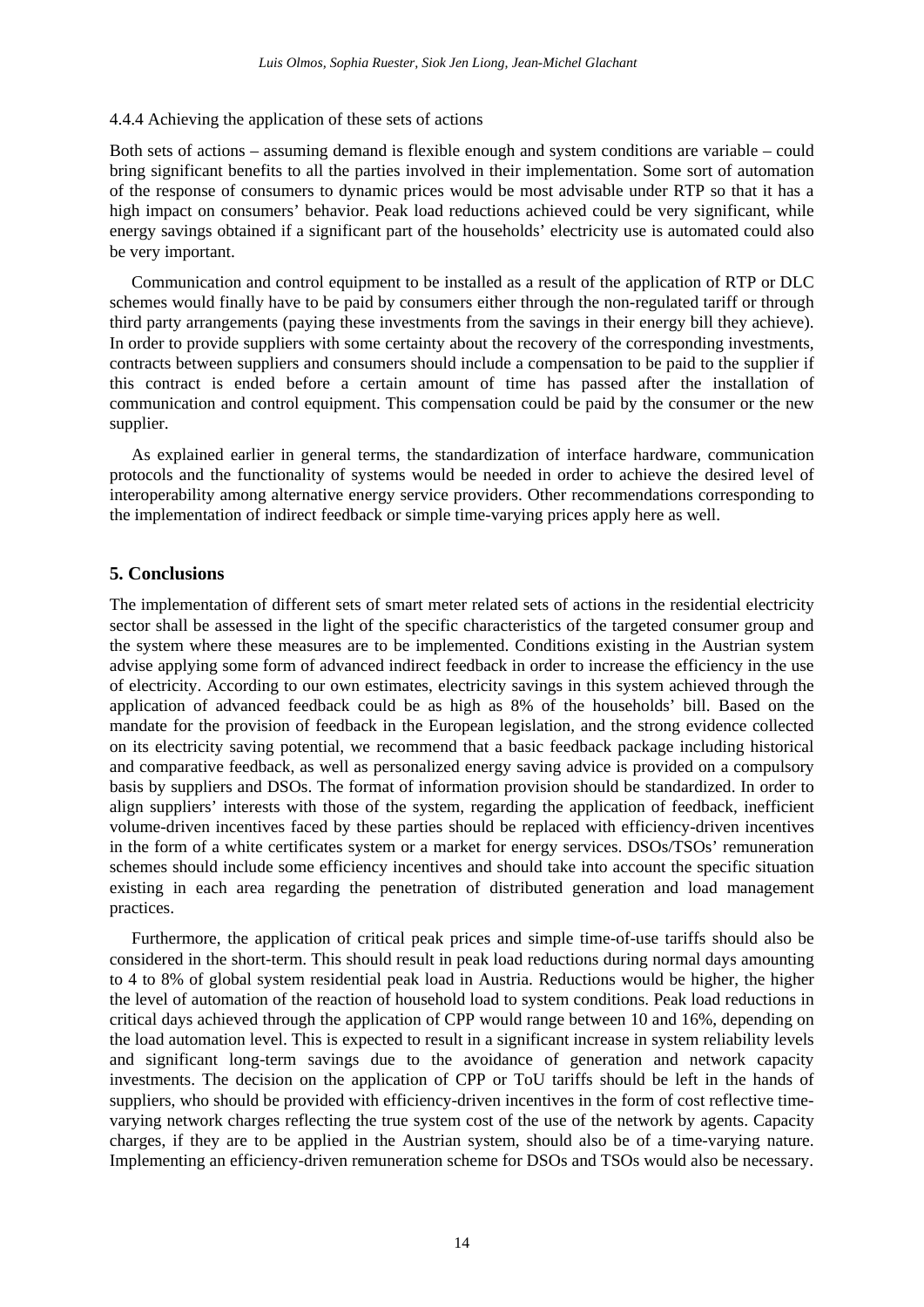Finally, if the domestic load in the Austrian system became more flexible in the future, or the volatility of electricity prices increased, implementing a scheme of real-time prices or the direct control of consumers' load by third parties could be advisable despite the high implementation costs of these sets of actions. Incentives to be sent to relevant parties (mainly suppliers and service providers) for them to decide on the application of these sets of actions would be those already discussed for ToU tariffs and CPP.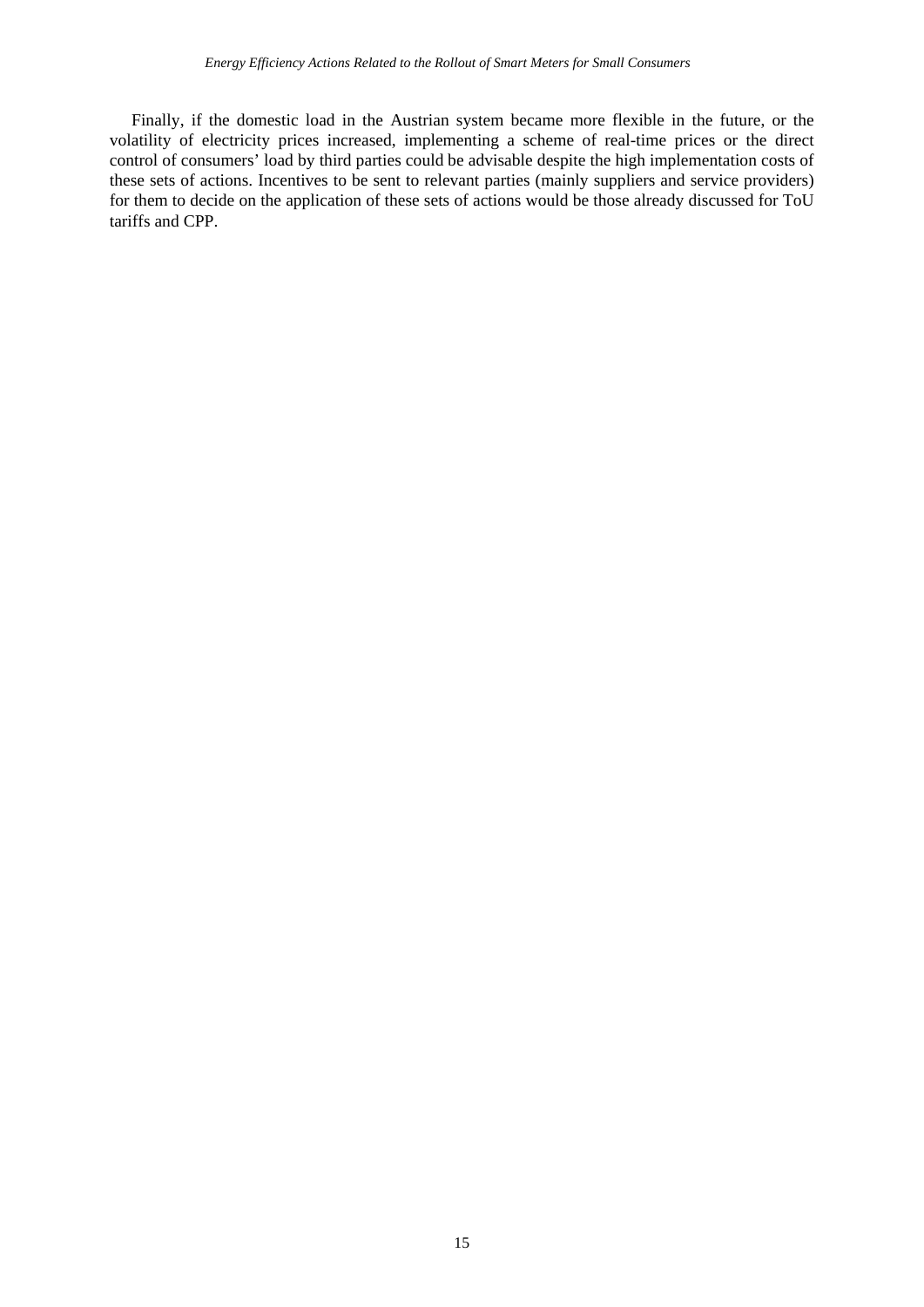#### **References**

- Egan, C. (1999): Graphical Displays and Comparative Energy Information: What Do People Understand and Prefer? Conference Proceedings ECEEE 1999.
- ERGEG (2007): Smart Metering with a Focus on Electricity Regulation. Report E07-RMF-04-03.
- ERGEG (2009): Status Review on Regulatory Aspects of Smart Metering (Electricity and Gas) as of May 2009. Report E09-RMF-17-03.
- ESMA (2010): Smart Metering Guide Energy Saving and the Customer. Edition 2010.
- European Commission (2006): Directive 2006/32/EC of the European Parliament and of the council of 5 April 2006 on Energy End-Use Efficiency and Energy Services and Repealing Council Directive 93/76/EEC.
- European Commission (2009): Communication from the Commission to the Council and the European Parliament: 7 Measures for 2 Million new EU Jobs. A Low Carbon Eco Efficient and Cleaner Economy for European Citizens.
- FSR (2010): Energy Efficiency Actions Related to the Rollout of Smart Meters for Small Consumers. Final Report prepared by Luis Olmos, Sophia Ruester, and Siok Jen Liong; Florence School of Regulation.
- Faruqui, A., D. Harris, and R. Hledik (2009): Unlocking the €53 Billion Savings from Smart Meters in the EU – How Increasing the Adoption of Dynamic Tariffs Could Make or Break the EU's Smart Grid Investment. Working Paper.
- Iyer, M., W. Kempton, and C. Payne (2006): Comparison Groups on Bills: Automated, Personalized Energy Information. *Energy and Buildings*, Vol. 38, No. 8, pp. 988-996.
- Sustainability First (2007): Smart Meters in Great Britain: The Next Steps? Report by Gill Owen and Judith Ward. Available at [http://www.sustainabilityfirst.org.uk.](http://www.sustainabilityfirst.org.uk)
- Sustainability First (2010): Smart Tariffs and Household Demand Response for Great Britain. Report by Gill Owen and Judith Ward. Available at [http://www.sustainabilityfirst.org.uk.](http://www.sustainabilityfirst.org.uk)
- Vasaaet/Capgemini (2008): Demand Response: A Decisive Breakthrough for Europe.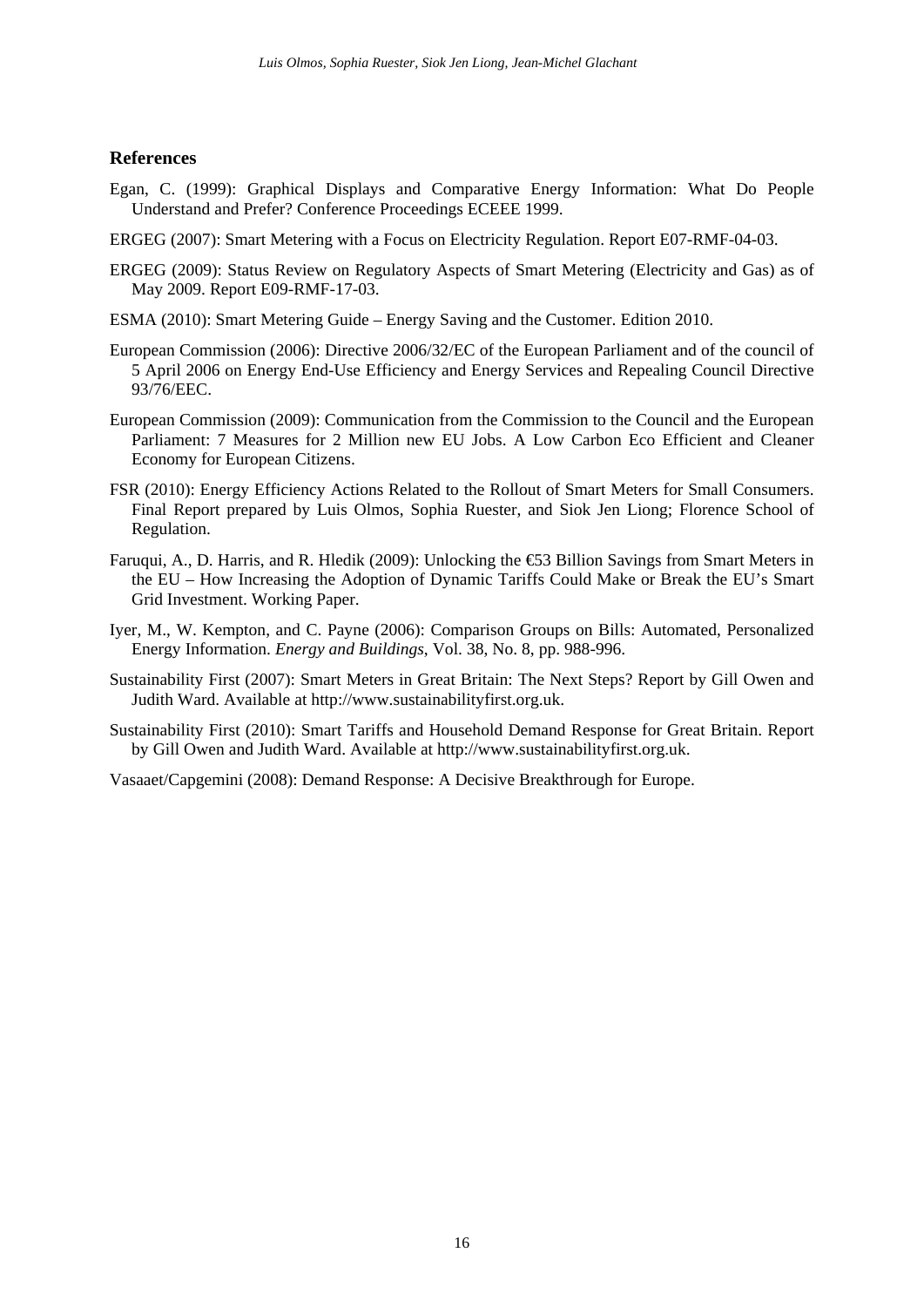# **Authors contacts:**

# **Luis Olmos, Sophia Ruester, Siok Jen Liong, Jean-Michel Glachant**

Florence School of Regulation Robert Schuman Center for Advanced Studies, EUI Villa Malafrasca Via Boccaccio, 151 I - 50133 Firenze (FI) Email: [lolmos@eui.eu;](mailto:lolmos@eui.eu) [luis.olmos@iit.upcomillas.es](mailto:luis.olmos@iit.upcomillas.es)  Sophie [Ruester@eui.eu](mailto:Ruester@eui.eu)  [Siok.Liong@eui.eu](mailto:Siok.Liong@eui.eu)  [Jean-Michel.Glachant@eui.eu](mailto:Jean-Michel.Glachant@eui.eu)